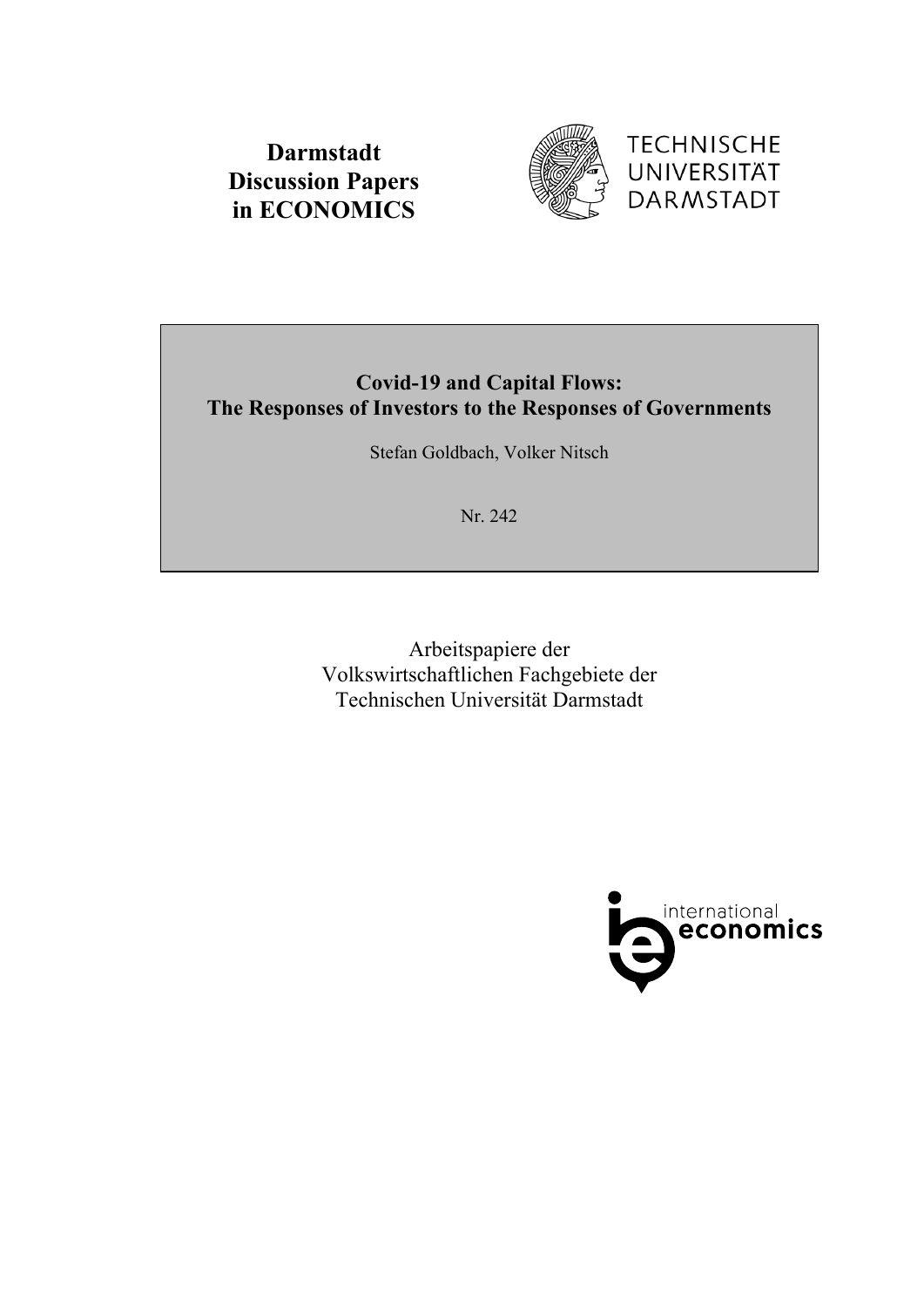This text may be downloaded for personal research purposes only. Any additional reproduction for other purposes, whether in hard copy or electronically, requires the consent of the author(s), editor(s). If cited or quoted, reference should be made to the full name of the author(s), editor(s), the title, the working paper or other series, the year, and the publisher.

ISSN 1438-2733

© Stefan Goldbach, Volker Nitsch 2021 Printed in Germany Technische Universität Darmstadt Department of Law and Economics D – 64289 Darmstadt Germany www.wi.tu-darmstadt.de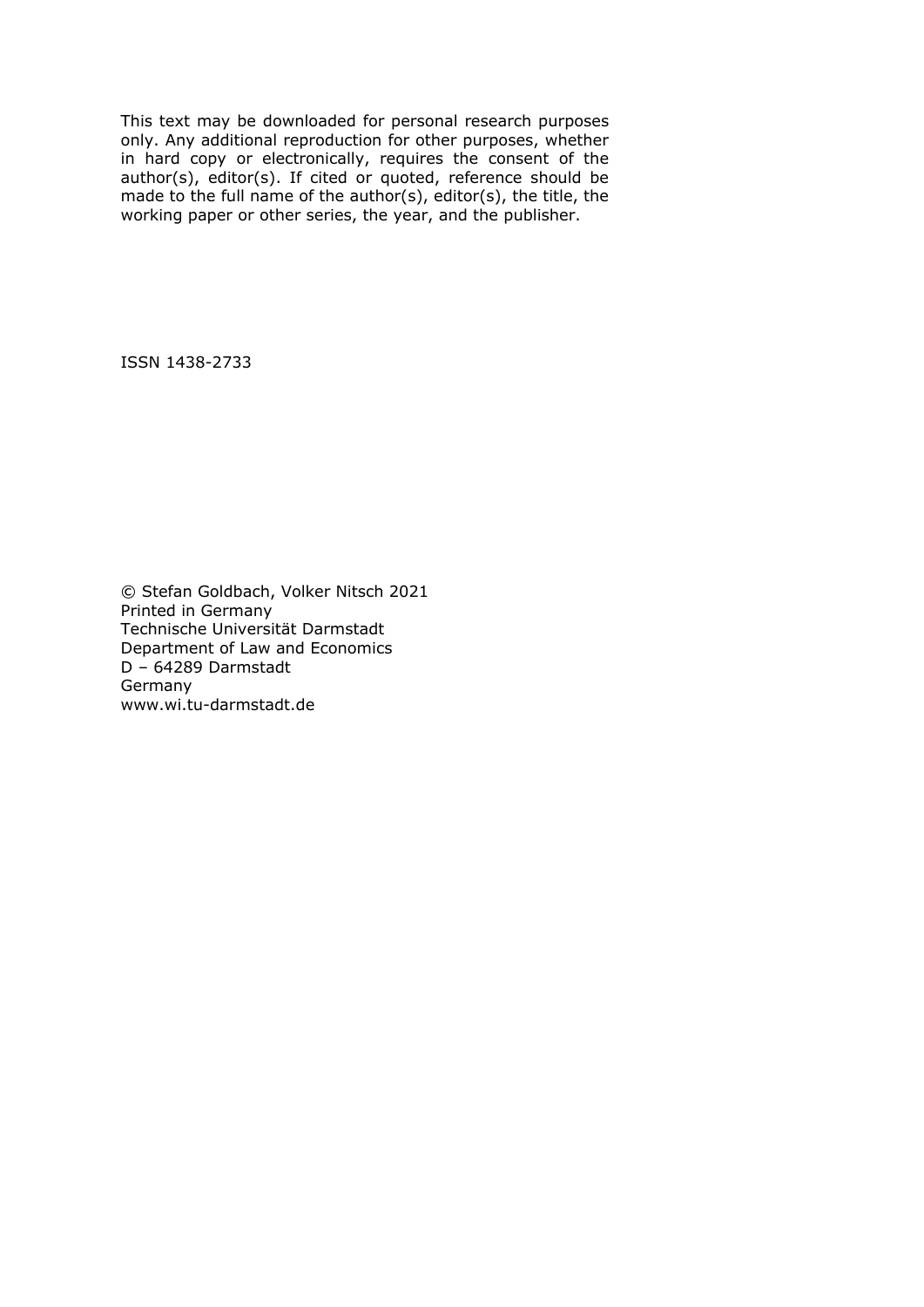November 10, 2021 Forthcoming: Open Economies Review

# **Covid-19 and Capital Flows: The Responses of Investors to the Responses of Governments**

Stefan Goldbach Volker Nitsch Deutsche Bundesbank Technische Universität Darmstadt and CESifo

### Abstract

This paper examines the effect of national government response measures to Covid-19 on German international capital flows. Analyzing highly disaggregated monthly data from the German balance of payments statistics over the period from January 2019 through January 2021, we find that bilateral financial interactions are negatively affected by stricter containment and closure policies as well as health system policies of a partner country, while German capital flows benefit from a partner's economic support policies. Moreover, to the extent that public interventions to fight the pandemic affect financial interactions, the adjustment mainly takes place along the intensive margin.

JEL Code: F36; F60; I18

Keywords: coronavirus; pandemic

E-mail: stefan.goldbach@bundesbank.de; nitsch@vwl.tu-darmstadt.de

\* We thank George Tavlas and an anonymous referee of this journal for their advice and comments. We also thank Philipp Harms, Axel Jochem, Ulrich Grosch, Harald Stahl, Iryna Stewen and participants at presentations at Deutsche Bundesbank and the 2021 annual meeting of the Verein für Socialpolitik for valuable feedback and support. This paper represents the authors' personal opinions and does not necessarily reflect the views of the Deutsche Bundesbank or its staff.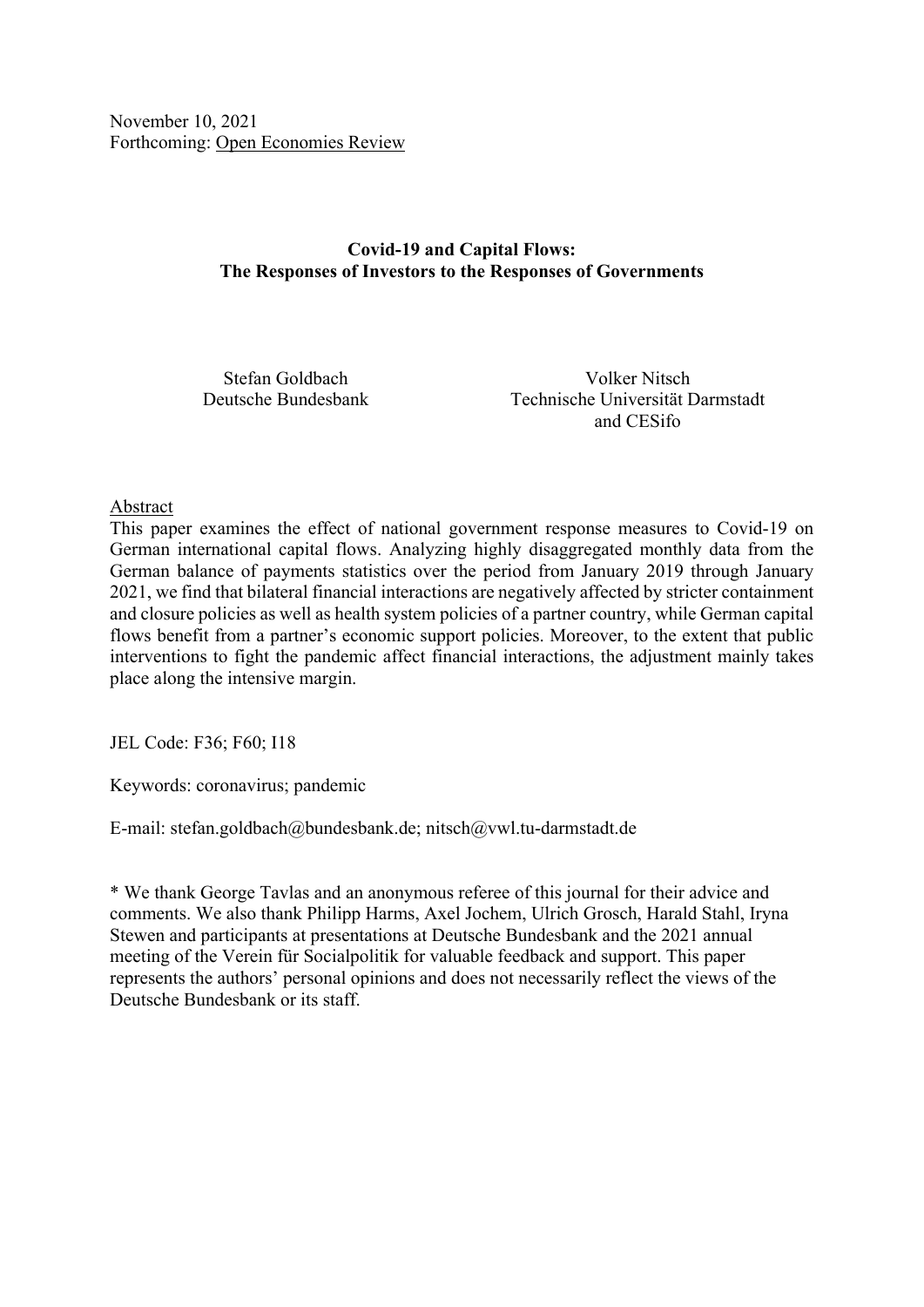### **1. Introduction**

The Covid-19 pandemic, and measures taken in response to the disease, dramatically affected economic behavior. Lacking an effective vaccine at that time, the Covid-19 outbreak triggered a massive rise in uncertainty (Baker, Bloom, Davis, and Terry, 2020). More notably, countries around the world implemented drastic measures, from border closures to national lockdowns, to slow and prevent the spread of the coronavirus.

The macroeconomic consequences of the pandemic have been dramatic. Economic activity temporarily collapsed on a global scale. According to the International Monetary Fund (2021), world output declined by more than 3 percent in 2020. Similarly, some crossborder activities, such as merchandise trade and travel, contracted sharply. For world trade, for instance, the World Trade Organization (2021) estimates a fall by more than 5 percent in 2020.

The impact of the pandemic on international capital flows, in contrast, is much less evident. At the beginning of the crisis, at a time of financial market turbulences, some countries experienced substantial capital outflows. In perspective, however, net outflows have been of a magnitude comparable to those seen in previous stress events (Batini, 2020).<sup>1</sup> Moreover, the flight-to-safety episode was remarkably short-lived, partly due to massive central bank intervention (Lane, 2020).<sup>2</sup>

In principle, one can think of a number of channels through which a global pandemic might affect cross-border capital movements. One is the impact of uncertainty on international portfolio allocation. As risk increases, investors tend to reassess their positions, and portfolio realignment may then result in safe haven capital flows (Habib and Stracca, 2013). Another channel focuses on the sensitivity of gross capital flows to economic conditions. Since capital flows are often found to be pro-cyclical, they are likely to fall during an economic slowdown, and maybe even to collapse in a crisis (Broner, Didier, Erce, and Schmukler, 2013; Papaioannou, Park, Pihlman, and van der Hoorn, 2013). Moreover, measures to fight the pandemic, such as the closure of borders, may depress capital flows further.

<sup>&</sup>lt;sup>1</sup> Kalemli-Ozcan (2020) notes that the high-frequency real time data on portfolio flows, which are often used as long as official balance of payments data are unavailable, might not be fully informative for emerging markets; see also Koepke and Paetzold (2020).

<sup>&</sup>lt;sup>2</sup> Borgioli, Horn, Kochanska, Molitor, and Mongelli (2020) argue, along similar lines, that, after a short period of systemic stress and fragmentation, there has been a fast rebound of European financial integration which has broadly returned to its pre-crisis levels.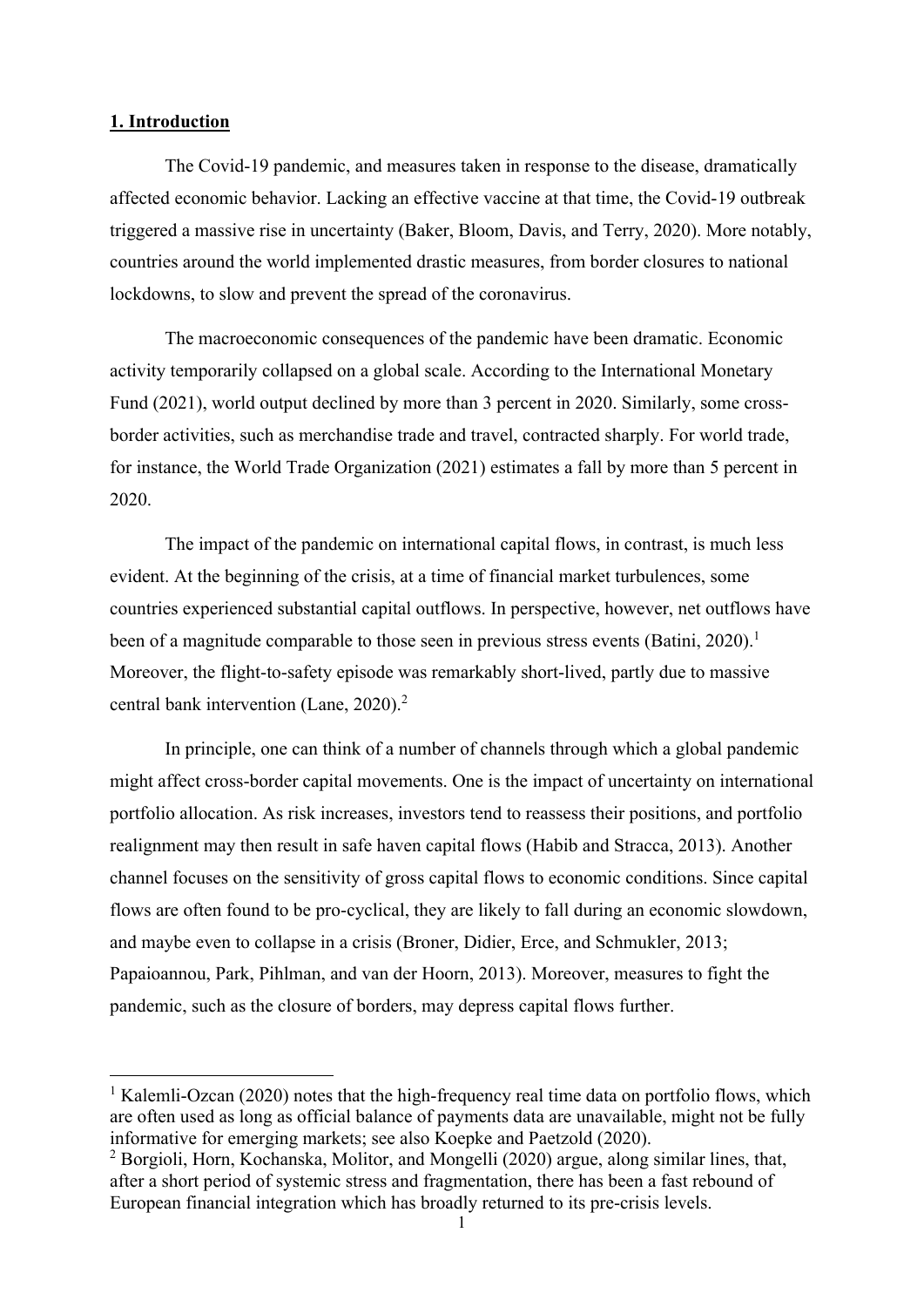In this paper, we examine empirically the effect of policy responses to the Covid-19 pandemic on German international capital flows. In particular, we make use of highly disaggregated monthly data from the German balance of payments statistics for the period from January 2019 to January 2021, which allows us to analyze the financial interactions of a single country, Germany, with foreign counterparts along multiple dimensions over the course of the pandemic. Exploiting then the variation in government response measures to Covid-19 across partner countries and time, we estimate the effect of national policies to slow the transmission of Covid-19 and economic support policies on a broad set of capital flow measures.3

Previewing our results, we find that German capital flows are sensitive to foreign policies in response to Covid-19, with the effect depending on the type of policies implemented. More specifically, German capital flows tend to decline when a partner country adopts stricter containment and closure policies. The stringency of lockdowns, therefore, has a negative effect on bilateral financial interactions, an effect which becomes larger the longer the pandemic drags on. For economic policies, in contrast, greater government intervention in response to Covid-19 seems to be associated with larger financial flows. Economic support measures tend to strengthen bilateral financial interactions, especially during the early phase of the pandemic. Finally, to the extent that public interventions to fight the pandemic affect financial interactions, the adjustment mainly takes place within relationships which continue to exist (i.e., along the intensive margin).

The remainder of the paper is organized as follows. In Section 2, we briefly discuss the relevant literature. Section 3 describes the data and our empirical strategy. Section 4 presents the empirical results. Finally, Section 5 briefly concludes.

#### **2. Literature**

Our work is directly related to two strands of the literature. A first set of papers examines the determinants (or 'drivers') of bilateral capital flows. In this literature, often a gravity-type framework is applied to study patterns of cross-border financial holdings. While a wide range of 'push' and 'pull' factors for capital flows are identified, the analysis typically

 $3$  Since we examine bilateral capital flows of a single country, Germany, our analysis focuses exclusively, by construction, on the impact of government measures imposed by foreign countries, while measures taken by the German government in response to Covid-19 are absorbed by time fixed effects.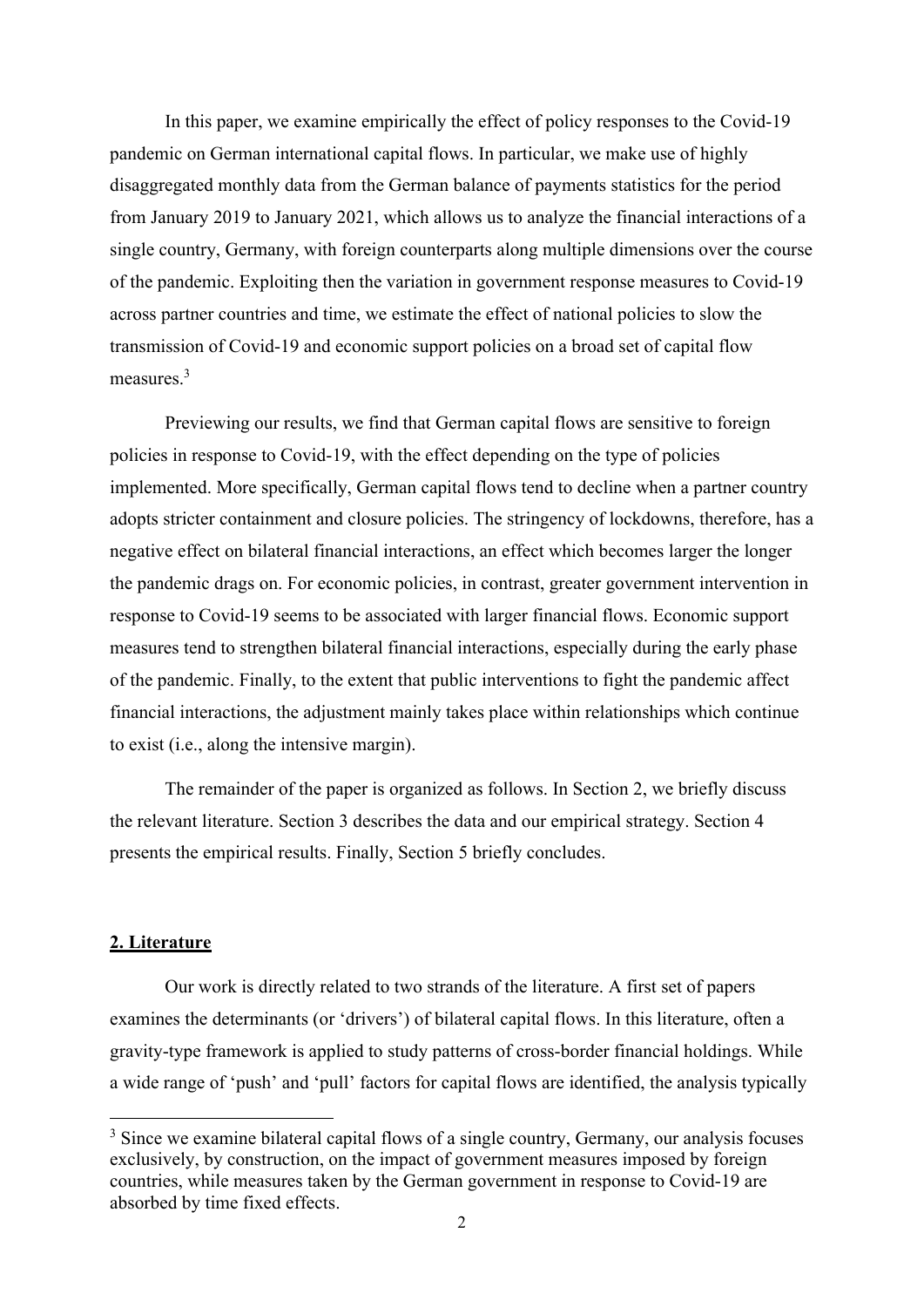focuses on country-specific and global economic conditions; there is little evidence, if any, on the effect of health-related policy measures on capital flows. The literature is voluminous and has been extensively surveyed; see, among others, Montiel (2014) and Koepke (2019) for reviews.

Another line of research examines the impact of the Covid-19 global pandemic on economic activities, including cross-border interactions. A small, but rapidly-growing number of studies focuses on the effects of Covid-19 on international trade. Berthou and Stumpner (2021), for instance, use a large cross-country panel dataset and document a strong negative effect of lockdown policies on both exports and imports. Other studies analyze countryspecific trade data and find similar results; examples include Benguria (2021) for Colombia and Pimenta, Amador, and Gouveia (2021) for Portugal. Still other studies explore the effects of the pandemic on non-trade cross-border flows, such as tourism; see, for instance, Cevik (2021).

Analyses of the response of capital flows to Covid-19, in contrast, have been mainly descriptive, often with a focus on the experiences of emerging market economies. The OECD (2020), for instance, provides a detailed discussion of capital flow dynamics during the pandemic and summarizes lessons from the history of sudden stops. Kalemli-Ozcan (2020) focuses on the composition of capital flows and discusses the implications of this composition during the shock episode, while, in another IMF publication, Batini (2020) reviews the policy responses to the capital flow volatility caused by the pandemic. A serious limitation is the (un)availability of detailed capital flows data at high frequencies.

By making use of granular information on Germany's bilateral financial relationships with other countries, we are able to go beyond this work. Moreover, our focus on evidence from a single advanced economy, which may be considered a potential drawback, also has advantages, especially given that findings on the drivers of capital flows often differ along various dimensions, including the type of country, the type of capital flow and the asset category. In comparison with other countries, the pattern of Germany's financial relationships can be characterized as diversified (across countries), balanced (between inflows and outflows) and stable (over time). Overall, our work complements country-specific studies on the impact of the Covid-19 pandemic on other cross-border activities, such as merchandise trade.

3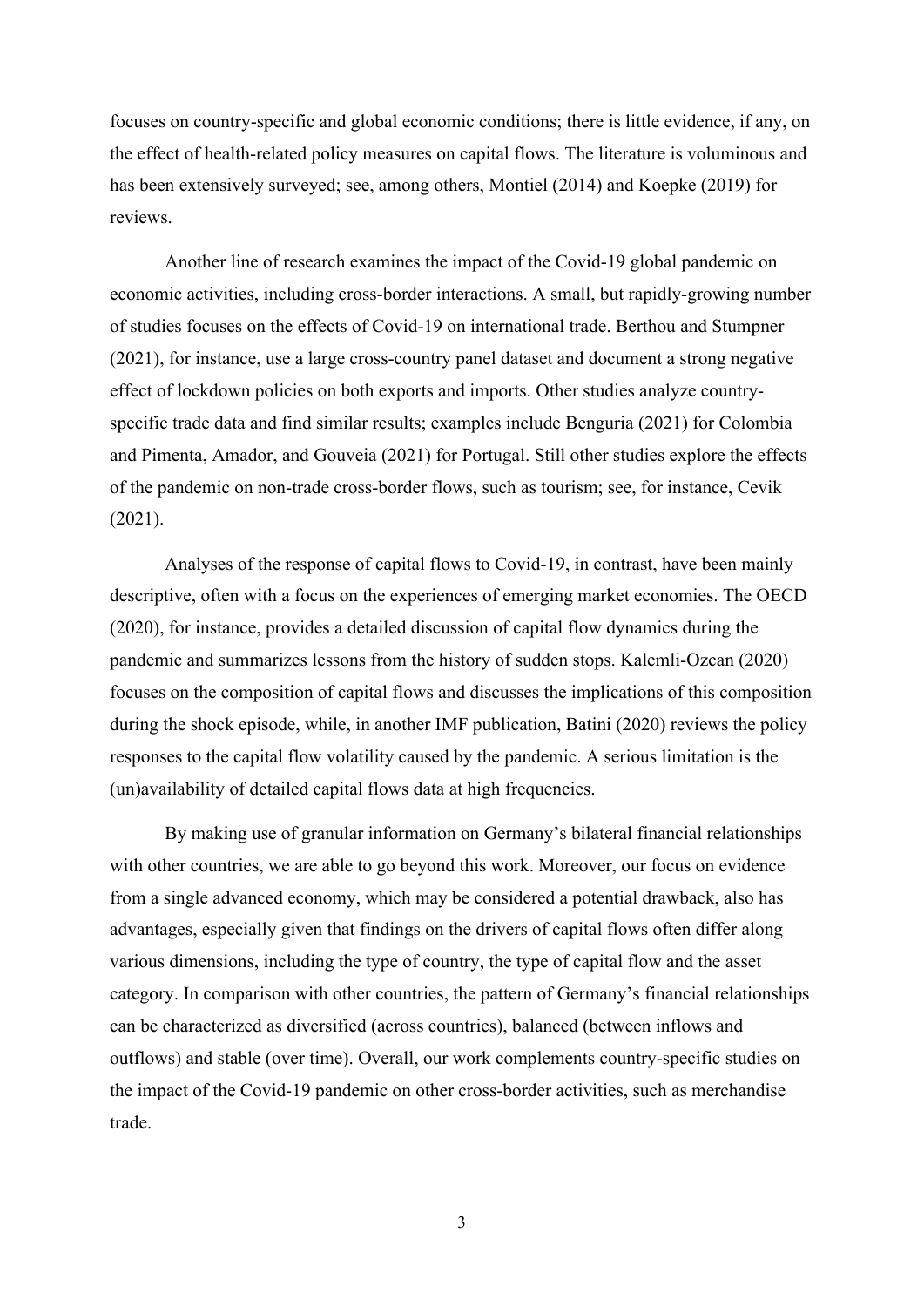#### **3. Data and Methodology**

In our analysis, we combine information from two datasets. Data on German crossborder financial activities are obtained from the Deutsche Bundesbank's "Statistics on International Financial and Capital Transactions (SIFCT)", which contains the microdata used for the compilation of the German balance of payments statistics.<sup>4</sup> The data are provided at monthly frequency, based on mandatory reports by German declarants of financial transactions with foreign counterparts once they exceed a threshold value of 12,500 euro. Since each declaration contains numerous details, including the date and type of transaction, the partner country, the asset class and the value of the transactions, the number of individual entries is large. On average, more than 25,000 activities by about 4,000 declarants are recorded each month. In view of strict confidentiality restrictions, the micro data are only accessible, in anonymized form, at the headquarters of the Bundesbank in Frankfurt, Germany.

Figure 1 plots the (aggregate) monthly capital flows into and out of Germany over time. Although the monthly figures are volatile (without a clear seasonal pattern), German capital flows have sizably increased on a year-over-year basis in 2020. This development, however, can, if anything, only partly be attributed to the pandemic. The strong correlation between inflows and outflows illustrates, for instance, the importance of bidirectional shortterm capital movements (rather than, say, flight from risk assets activities). Another common factor, affecting both inflows and outflows simultaneously, is the United Kingdom's withdrawal from the European Union (Brexit), with Britain-based banks moving parts of their international business to European Union countries, including Germany.5

We merge the German balance of payments data with information on how governments in the partner country respond to the Covid-19 pandemic. For our purposes of coding national coronavirus policies on a consistent basis, there are a number of data repositories available. We use data from the Oxford Covid-19 Government Response Tracker (OxCGRT).<sup>6</sup> This database systematically collects publicly available information on policy

 $4$  A detailed description of the SIFCT dataset is available in Biewen and Stahl (2021) and at https://www.bundesbank.de/en/bundesbank/research/rdsc/research-data/statistics-oninternational-financial-and-capital-transactions-sifct--831698.

<sup>&</sup>lt;sup>5</sup> Gross bilateral portfolio flows between Germany and the United Kingdom (purchases and sales of foreign securities) have substantially increased in 2020, due to the relocation of the securities business of some Britain-based banks.

<sup>6</sup> The dataset and more detailed information are available at https://www.bsg.ox.ac.uk/research/research-projects/coronavirus-government-response-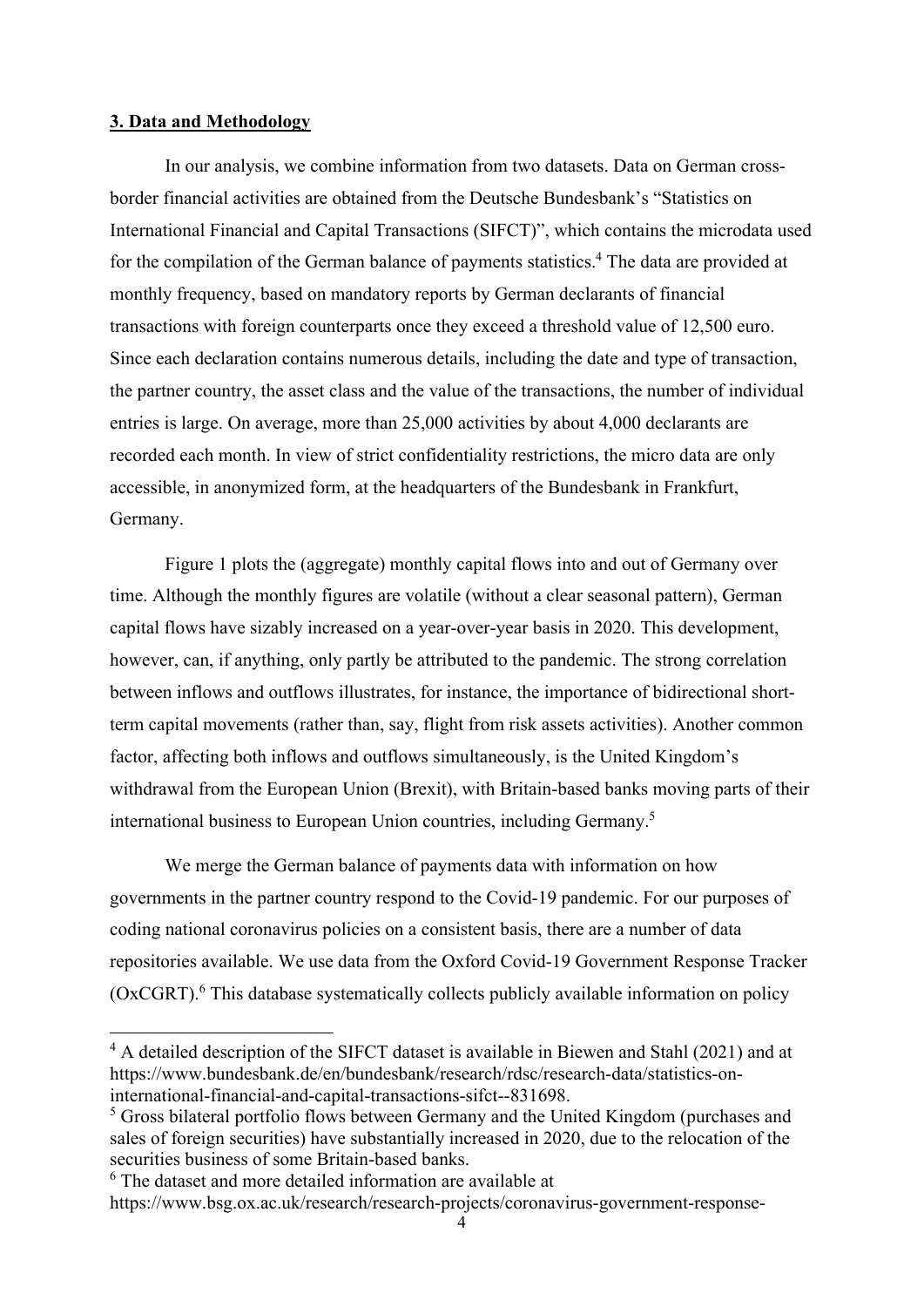measures that governments have taken to respond to the Covid-19 outbreak and reports 20 indicators of common government responses. These indicators are grouped into three broad categories: containment and closure policies (8 indicators), health system policies (8 indicators) and economic policies (4 indicators). In addition, the database contains various indices for which the data from the indicators is aggregated into a numerical value between 0 and 100.

The individual government response measures in the OxCGRT database are typically recorded on an ordinal scale. For 'cancel public events', for instance, the indicator takes integer values from 0 (no measures) to 2 (require cancelling), while for 'restrictions on gatherings' the indicator ranges from 0 (no restrictions) to 4 (restrictions on gatherings of 10 people or less). Only four of the 20 indicators are reported on a metric (US dollars) scale. In our empirical implementation, we use these indicators, despite the somewhat arbitrary definition of the ordinal measures, to allow for different intensities of the government responses.<sup>7</sup> However, we transform the raw OxCGRT data, which is recorded at daily frequency, into monthly (arithmetic) averages for ordinal measures and into sums for the metric indicators which we can merge with our balance of payments data. $8$ 

Figures 2 and 3 present monthly box plots of the OxCGRT indicators of government responses to Covid-19 across the 186 countries in the sample. The upper panel of Figure 2 contains a box plot of the overall government response index, which summarizes the information from all (16) ordinal government response measures in a single index for each country; the two box plots in the lower panel present analogous composite indices for two types of government policies, effectively sorting each ordinal government response measure into one of two categories. Box plots for individual measures are presented in Figure 3. Unsurprisingly, there is, in line with the spread of the coronavirus, a general tendency towards more and tighter government measures over the course of the year. However, many box plots are wide, indicating considerable cross-country variation in the implementation of these

tracker; see Hale, Angrist, Goldszmidt, Kira, Petherick, Phillips, Webster, Cameron-Blake, Hallas, Mujamdar and Tatlow (2021).

 $<sup>7</sup>$  In unreported robustness checks, we have also experimented with translating the information</sup> from the indicators into plain binary dummy variables, without much additional insights. <sup>8</sup> Declarants typically report their aggregated positions at the end of the month. There is no further information given about the submission date of the report or the day of the crossborder financial transaction. Also, declarants are, in principle, allowed to report retroactive transactions over the following two months, such that the most recent data may be subject to revisions.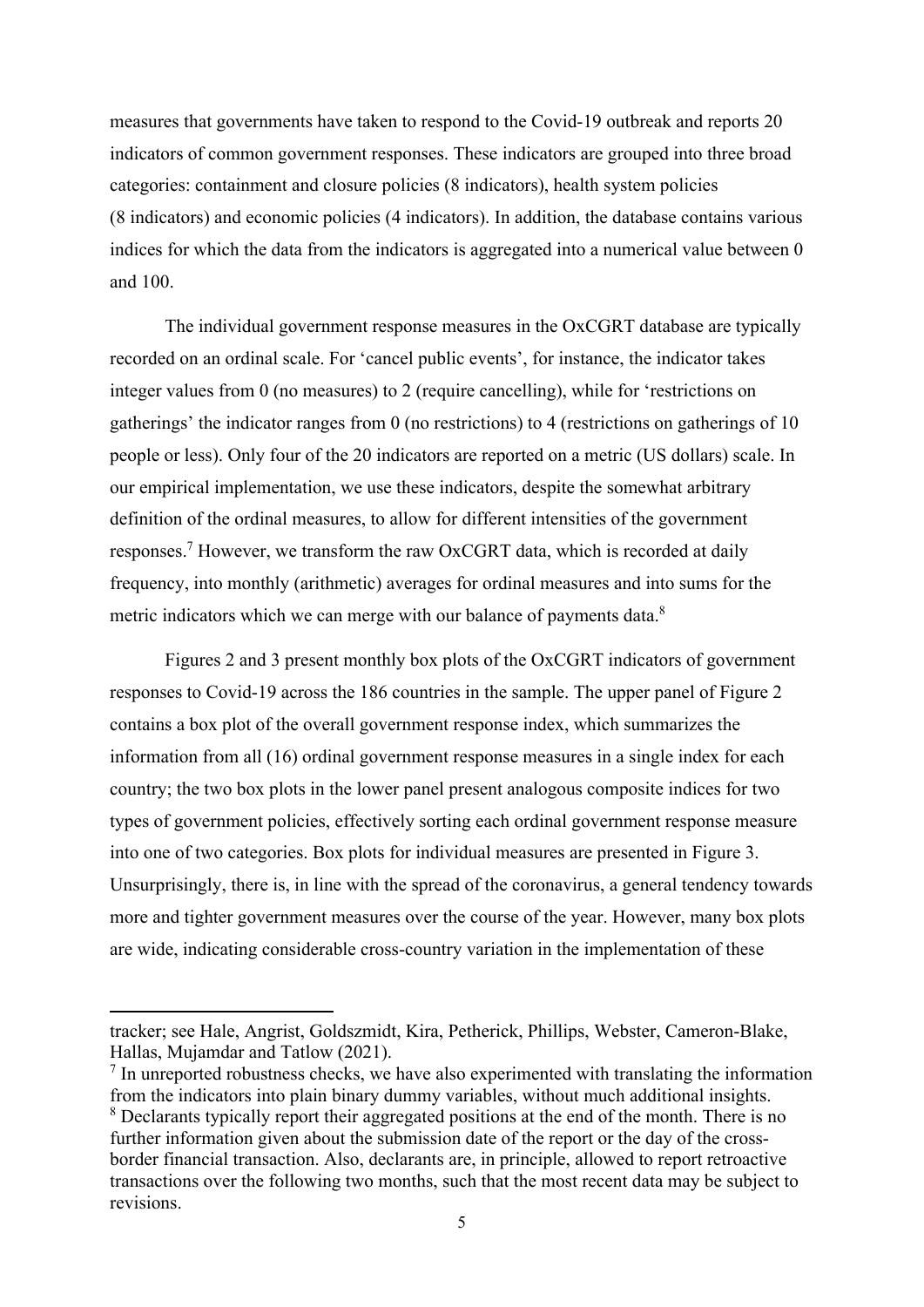measures; there is also variation in when measures are adopted and (eventually) abandoned. For instance, many lockdown policies, such as school closures, have been temporary and lifted quickly as the number of Covid-19 cases declined, while other interventions, such as public information campaigns, are still widely in place. Overall, the box plots indicate considerable dispersion in government responses to Covid-19, both across countries and over time.<sup>9</sup>

In our empirical analysis, we make use of this variation to identify the impact of pandemic-related government interventions on cross-border financial flows. In particular, we compare the evolution of German financial activities with countries with high exposure to a government policy measure in response to Covid-19, relative to countries with low exposure to this measure. We do so by using a standard panel data model with country- and timespecific fixed effects, such that our basic empirical specification takes the form:

#### $(1)$  FinancialActivity<sub>ct</sub> =

Country<sub>c</sub> + Month<sub>t</sub> +  $\gamma$  GovtResponse<sub>ct</sub> × Pandemic<sub>t</sub> +  $\delta$  Controls<sub>ct</sub> +  $\epsilon$ <sub>ct</sub>,

where FinancialActivity<sub>ct</sub> is a measure of German financial activity with country c in month t, Countryc and Montht are comprehensive sets of country and time fixed effects, respectively, GovtResponse<sub>ct</sub> is a measure of country c's response to Covid-19 in month t, Pandemic<sub>t</sub> is a binary dummy variable that takes the value of one for the period from January 2020 onwards (and is zero otherwise), Controls is a vector of additional controls, and ε is the residual. Following standard practice, our baseline measure of bilateral financial activity is the total value of capital flows (i.e., the sum of outflows and inflows).<sup>10</sup> However, we also explore other indicators of a financial relationship (such as the number of declarants) as regressands.

In this conventional difference-in-differences setting, time fixed effects control for any variation in German financial flows that is common across all partners (including, for instance, fluctuations in external flows due the impact of Covid-19 in Germany), while country fixed effects absorb all factors that shape Germany's financial relationship with a

 $9$  Appendix Table A1 presents a correlation matrix, providing further evidence that the indicators of government response measures are not particularly tightly related.

 $10$  Outflows (inflows) are defined as purchase (sale) of foreign assets by German investors and sale (purchase) of German assets by foreign investors.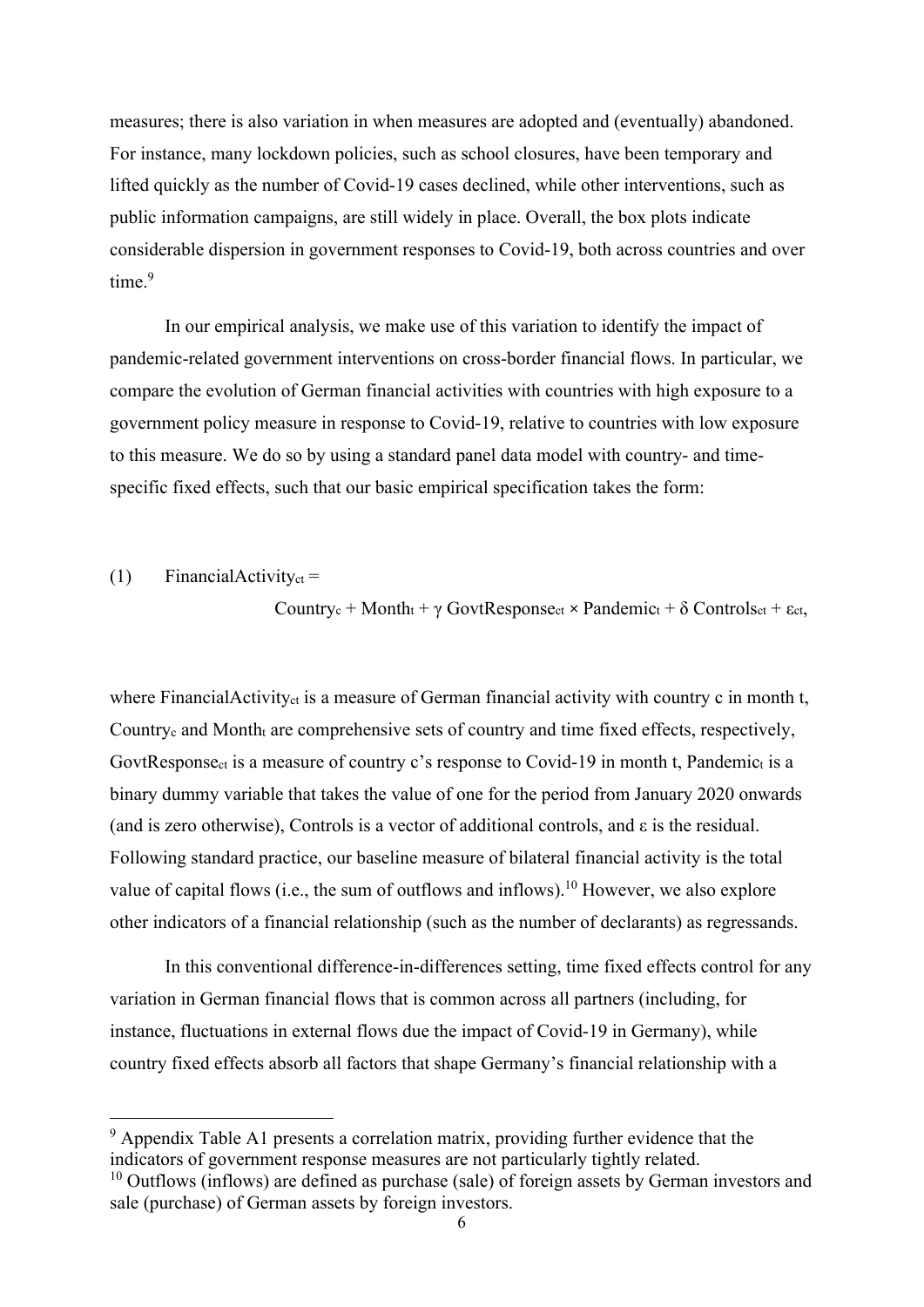partner country and do not vary over time. By choosing a relatively short sample period then, our empirical set-up can be considered to be particularly demanding. At the same time, however, with this short time frame, it is difficult to identify factors which vary across countries and over time and significantly determine bilateral financial flows at monthly frequency. While we experiment with a large number of monetary and real variables<sup>11</sup>, none of these additional controls consistently enters our equation statistically significantly. Moreover, to the extent these extensions affect the estimation results for our variable of interest, a foreign country's government response to Covid-19, this effect is largely driven by changes in the size and composition of the sample (since the control variables are often only available for a subset of countries or with a time lag). Still, for illustration, we report results for augmented versions of equation (1) in which we control for a foreign country's economic outlook by using the monthly percentage change in the national central bank's balance sheet and the OECD composite leading indicator.<sup>12, 13</sup>

## **4. Results**

We begin our empirical analysis by estimating equation (1) at the most aggregate level, using the OxCGRT summary indicators to quantify the government responses to Covid-19 in countries abroad. Table 1 reports the results. Our default estimate is recorded in the first column of the upper panel of the table. In this column, we tabulate the regression results from the most parsimonious specification of equation (1), which only includes the variable of interest (along with country and time fixed effects), for the overall government response index. The estimate of  $\gamma$  is small and not significantly different from zero at any confidence level, indicating that German capital flows are insensitive to policies implemented abroad to fight the pandemic. Moreover, this (non-)finding turns out to be robust when we sequentially include, at the cost of a substantially reduced sample size, additional regressors to capture the effects of a partner country's monetary and macroeconomic conditions on capital flows. As shown in columns (2) to (4), the  $\gamma$  coefficient remains insignificant in these extended

 $11$  The list of variables used as additional controls includes the nominal effective exchange rate, real effective exchange rate, policy interest rate, the monthly percentage change in the national central bank's balance sheet, money market rate, long-term bond yield, central bank reserves, consumer price inflation, industrial production, economic policy uncertainty, and the OECD composite leading indicator.

 $12$  For member countries of the euro area, we use the national central bank balance sheets.

 $13$  Bordo (2021) provides a historical account of central bank cooperation during crisis episodes.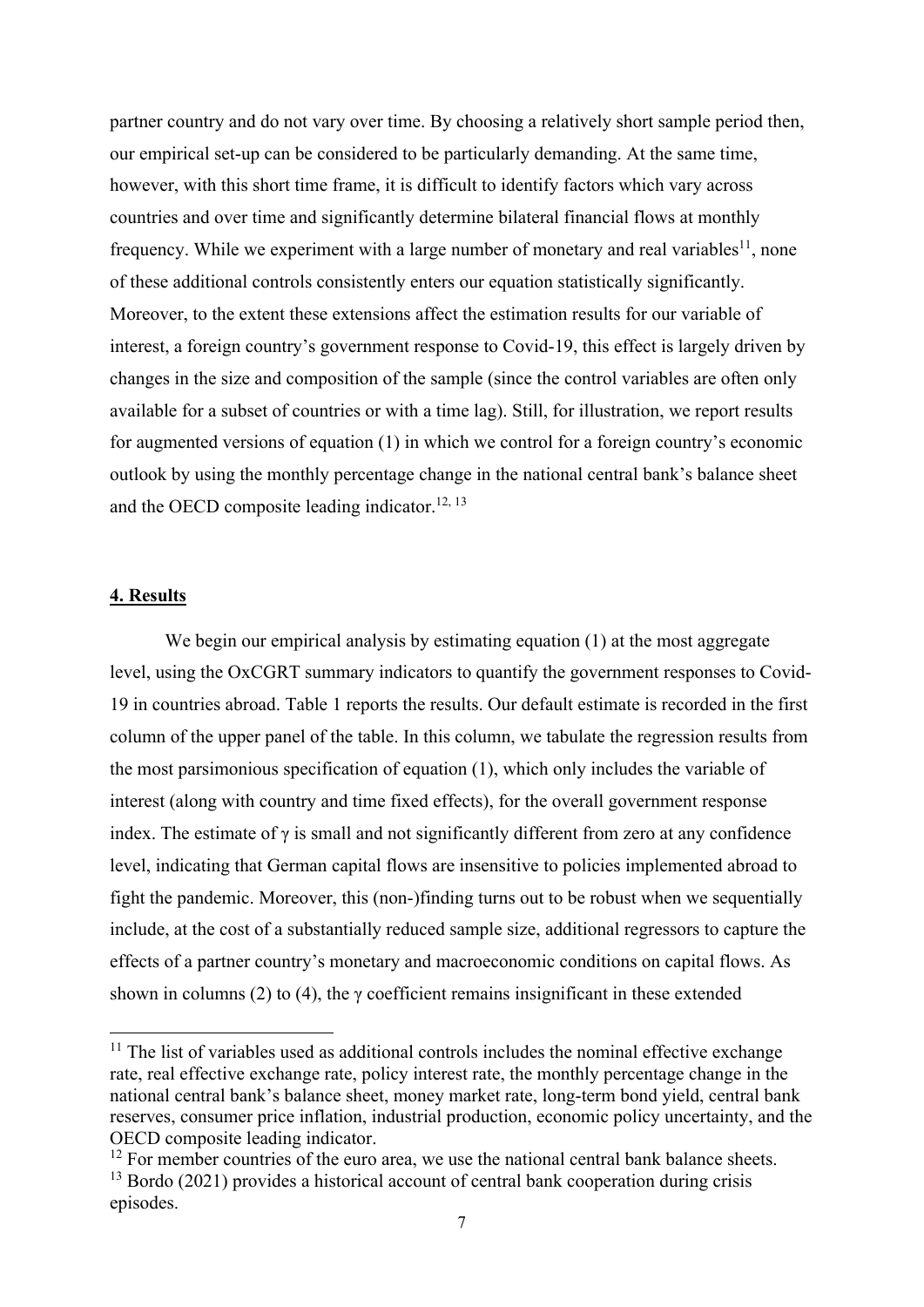specifications (but increases in magnitude). For a composite indicator of government responses to Covid-19, therefore, which aggregates the information from 16 different indicators of government measures into a single index, there is no evidence that the pattern of bilateral capital flows is sizably affected by policy measures taken in response to Covid-19.

In the remaining eight columns of the table, we present sets of analogous results for two sub-indices which summarize information on different types of public policies in response to Covid-19. Columns (5) to (8) show the results when the overall government response index is replaced with a summary index of containment and health policies only; this index aggregates the information from 14 (of the 16) indicators in the overall index.<sup>14</sup> For this measure, then, the estimated effect on capital flows is not only consistently negative; the effect is also marginally significant at the 10 percent level in two of the four specifications. Consequently, bilateral financial relationships do not seem to be completely unaffected by the pandemic. At least for the group of Germany's major financial partners (for most of which data on the composite leading indicator is available), capital flows fall sizably when a country implements stricter lockdown policies. While we do not attempt to interpret the point estimates too literally, given the arbitrary construction of the index, a 10 percentage point increase in the containment and health index is associated with a 5 percent decrease in bilateral capital flows.

For a summary index of economic policies, in contrast, which aggregates the information from the two remaining ordinal indicators (that is, indicators dealing with economic policy measures in response to Covid-19), the estimate of  $\gamma$  is always positive and, with one exception, statistically significant at conventional levels. According to these findings, financial relationships benefit from more active policies abroad, policies with which governments provide economic support to reduce the impact of the pandemic. Moreover, it is reassuring to note that the results are remarkably robust, holding for both the worldwide sample of 160 countries and for specifications when we additionally control for a foreign country's economic outlook and, thereby, effectively reduce the sample to Germany's main partners for financial business.

Next, instead of estimating the average effect over the course of the pandemic, we allow for two separate interaction terms which distinguish between the first (before

<sup>&</sup>lt;sup>14</sup> Put differently, this index drops the economic support measures from the overall government response index.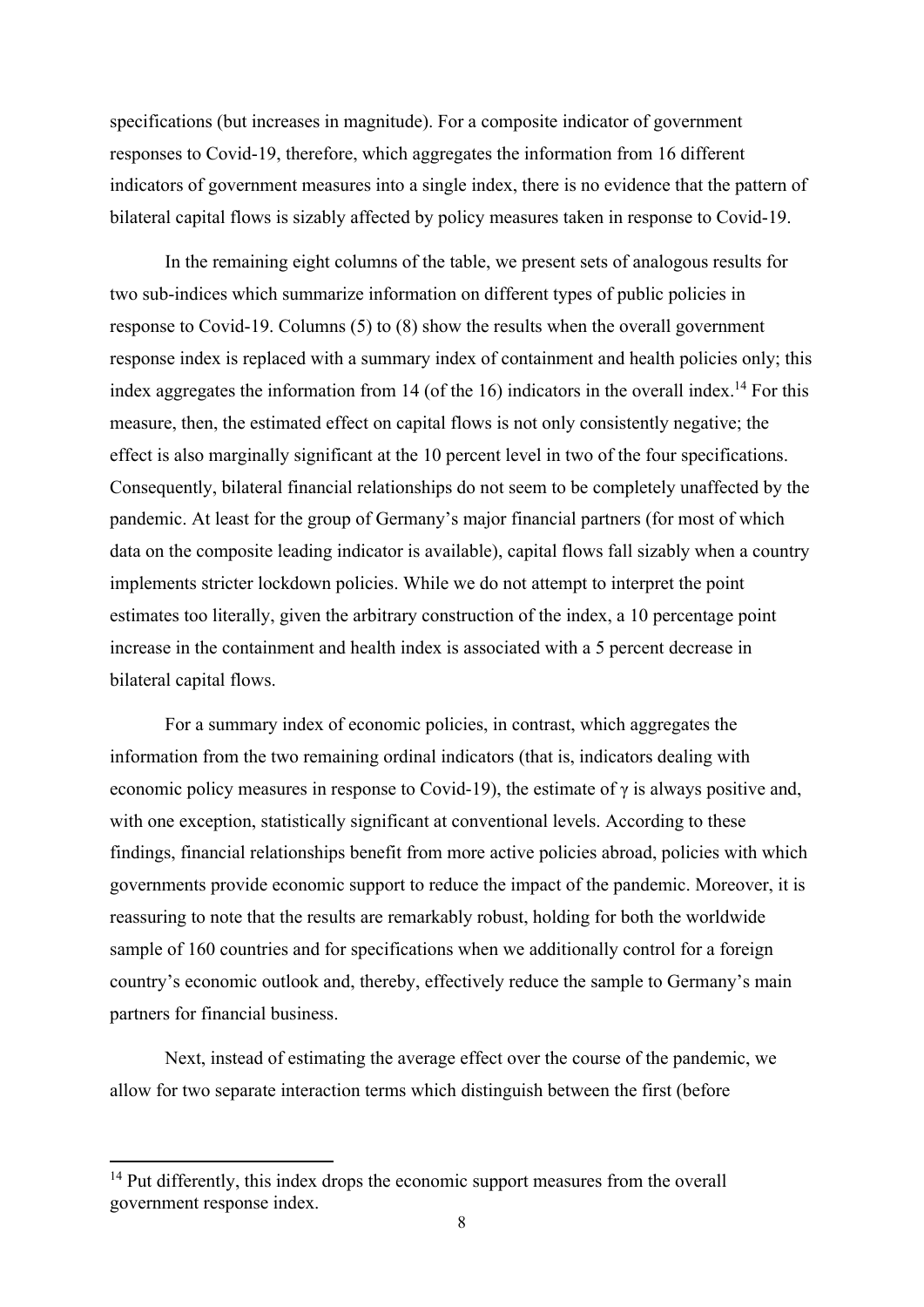September 2020) and the second wave (from September 2020 onwards) of the pandemic.<sup>15</sup> The results are presented in the lower panel of Table 1, which tabulates estimates for specifications of equation (1) analogous to those that have been reported in the upper panel of the table. Again, the effects of government response measures to Covid-19 on capital flows vary strongly by type of public policies, although many coefficients lack statistical significance at this aggregate level. For containment and health policies, the estimates suggest that stricter measures tend to reduce financial interactions, and this (negative) effect seems to become larger over time. For economic support policies, in contrast, a more active policy stance benefits cross-border financial transactions, with particularly strong effects immediately after the outbreak of the pandemic. One obvious and plausible explanation of this pattern is that the economic costs of Covid-19 increase with the duration of the pandemic.

In Table 2, we repeat the regression analysis, using the individual OxCGRT indicators of government response measures in place of the composite indices. As before, the upper panel reports the average effect, where we limit the analysis to the least (baseline) and most demanding (with additional controls) specifications of equation (1) in Table 1; the lower panel reports the analogues when we again allow the effect to differ by wave. In total, the table presents the results of  $(18 \times 4 = 72)$  regressions. However, to save space, we tabulate only the estimated coefficients of interest.

Reviewing the results, the estimates turn out to be generally in line with our initial findings. German capital flows rarely respond in systematic ways to actions taken by foreign governments in response to the pandemic; the majority of the estimates is not significantly different from zero. For some government responses, such as 'public information campaigns', for instance, none of the specifications provides an estimate of  $\gamma$  which is significant at any level. More importantly, to the extent that an effect of government measures on bilateral financial relationships is identifiable, the results strongly confirm our findings for the composite indices. Hard lockdown policies lead to a reduction in financial interactions, especially the longer the pandemic drags on; also, it seems plausible that the strongest (negative) effects are obtained for 'workplace closings'. Public interventions providing economic support, in contrast, tend to benefit financial relationships; of the four indicators that track a country's economic policies, especially the variable recording direct 'income support' measures for households enters (mostly) significantly and with a positive sign, with

<sup>&</sup>lt;sup>15</sup> The results remain qualitatively unchanged when we use October 2020 as the start of the second wave.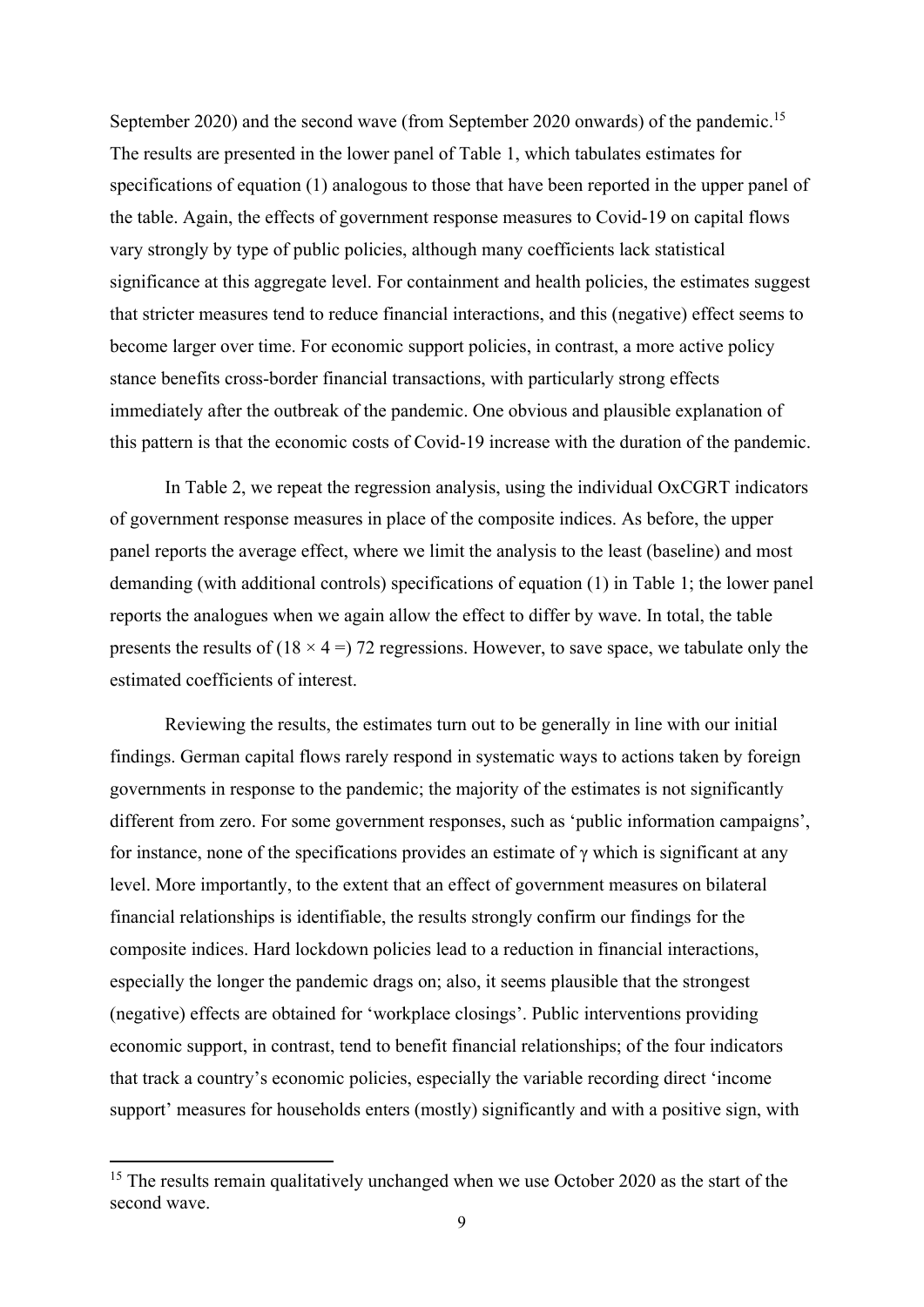possible explanations including household and firm access to financial resources available for cross-border transfer and expectations of an economy better being able to cope with the economic consequences of the pandemic-induced crisis.16

In a further disaggregation, we analyze capital inflows and capital outflows separately. In particular, it may be argued that the pandemic, and national policy measures taken in response to the crisis, affect different types of capital flows differently. Stricter lockdown policies, for instance, may increase a country's capital flows to Germany, while (expansionary) economic support policies may particularly benefit capital flows to a country from Germany (e.g., due to expectations of an improvement in the economic outlook and the performance of a country's domestic financial markets). Therefore, to analyze this issue, Tables 3a and 3b provide analogues to Table 2 for capital inflows and capital outflows, respectively.

Interestingly, the estimates turn out to be remarkably robust, both in terms of magnitude and statistical significance, irrespective of the direction of the capital flow. This finding may be specific to Germany as an advanced country, in contrast to emerging market and developing economies. Still, the similarity in the response patterns of capital flows indicates that the pandemic affects Germany's bilateral financial relationships rather than unidirectional flows to and from Germany.

We have performed extensive robustness checks to further analyze the sensitivity of our results along various lines. In one exercise, for instance, we analyze a subsample comprising European Union member countries only. We also exclude countries serving as international financial center. None of these perturbations, measurably affects our results.

In a next step, we explore possible channels of the effect of pandemic-related public interventions on capital flows. To examine bilateral financial relationships in more detail, we make use of the granular nature of our financial flows data. We begin by analyzing financial flows by asset category.

Table 4 presents the results. In this table, we report separate estimates for financial activities in six different asset categories.<sup>17</sup> However, to avoid unnecessary cluttering, we only

<sup>&</sup>lt;sup>16</sup> According to the OxCGRT data description, the variable 'income support' records "if the government is providing direct cash payments to people who lose their jobs or cannot work".  $\frac{17}{17}$  In 2019, financial transactions in equities accounted for 37% in total financial flows of Germany, followed by bonds (34%), money market instruments (17%), investment certificates (8%), foreign direct investment (2%) and other (2%).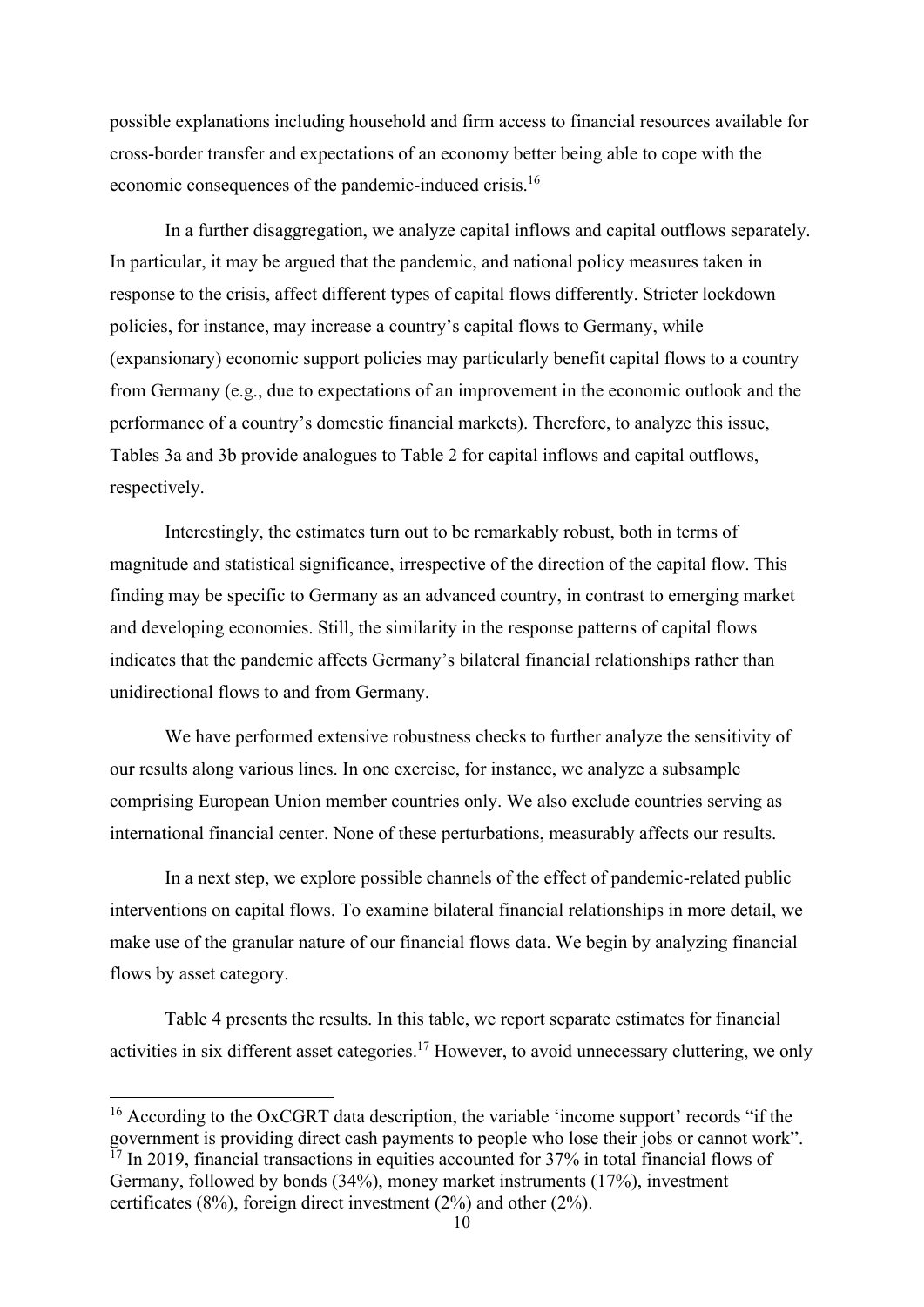tabulate the results for two selected government measures in response to Covid-19, 'workplace closing' and 'income support'; for these indicators, out of the set of 20 indicators compiled by OxCGRT, we find the most consistent and strongest (oppositely signed) effects on capital flows.18 Thus the first six columns of the table provide the results for 'workplace closing'; each of these columns contains the coefficient estimates for capital flows in one of the six different asset categories (bonds, equities, etc.). The remaining six columns present the analogues for 'income support'. Since we again report the results for four different specifications of equation (1), the table contains, in total, the results of  $(12 \times 4 = 948)$ regressions.

Without placing too much emphasis on individual estimates, an interesting pattern is observable. For one thing, there is, perhaps not surprisingly, considerable heterogeneity in the estimated effects across different asset categories. More notably, the policy measures particularly affect financial activities in bonds, equities and money market instruments which are not only the largest but also the most liquid asset categories. As a result, pandemic-related policy interventions have wide-ranging consequences for cross-border financial interactions of all types. Overall, we consider this finding generally reassuring.

In another exercise, we decompose the effect of public interventions in response to Covid-19 on capital flows along extensive and intensive margins. In particular, we decompose the aggregate value of German capital flows with a partner country into various components, including the unique number of reporting units that declare financial transactions with that country, the unique number of asset classes in which business has taken place, and the average value of capital flows by declarant-asset pair. By substituting then these measures, in place of the default total value, as dependent variable, we are able to identify the contributions of these components to the overall effect.

The results are presented in Table 5. Again, we focus, for brevity, on the effects of a policy measure to contain the spread of Covid-19, 'workplace closing', and a policy measure that aims to provide support to better cope with the economic consequences of the pandemic, 'income support'. Consequently, the columns (1) and (7) replicate, for comparison, the corresponding estimates from Table 2, while the remaining columns tabulate the analogous estimation results for the margins recorded at the top of the column. As before, the estimates of γ vary substantially, in both economic and statistical terms, but for each variable of interest

<sup>&</sup>lt;sup>18</sup> As before, the estimate of  $\gamma$  is often statistically insignificant for other measures of government interventions.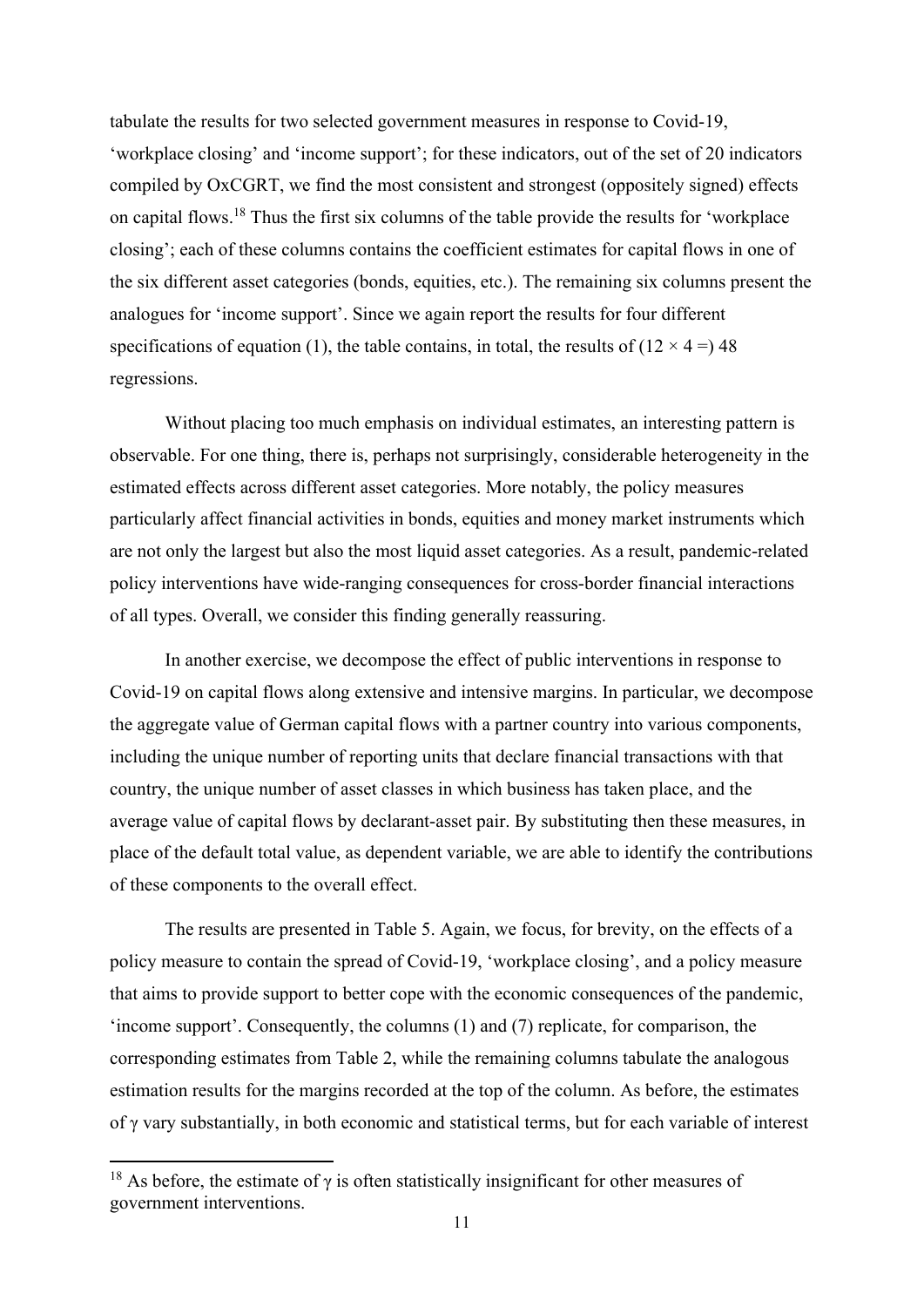(i.e., margin), the results turn out to be remarkably robust across different specifications. In particular, it is interesting to note that public interventions to fight the Covid-19 pandemic predominantly affect capital flows through the intensive margin. While average values of transactions adjust, the scope of financial activities remains largely unaffected; that is, the pandemic-related financial adjustments mainly take place within relationships which continue to exist. These results are in contrast to findings for other types of policy interventions such as, for instance, financial sanctions (Besedeš, Goldbach, and Nitsch, 2021).

### **5. Conclusions**

Since the beginning of 2020, cross-border economic activities are shaped by a global pandemic. Aiming to slow the spread of the coronavirus, governments have taken drastic interventions, with serious economic consequences. Most notably, various types of crossborder interactions (such as international travel) were heavily restricted or banned completely.

In this paper, we examine the effect of national government response measures to the pandemic on international capital flows. Based on an analysis of highly disaggregated monthly data from the German balance of payments statistics over the period from January 2019 through January 2021, we find that bilateral financial interactions are negatively affected by stricter lockdown policies abroad, especially the longer the pandemic lasts. Economic support policies, in contrast, tend to benefit capital flows, with the largest effects during the initial phase of the pandemic. We conclude that cross-border capital flows are sensitive to policies in response to Covid-19. While considerable heterogeneity in the estimated effects across different asset categories exists, the policy measures particularly affect financial activities in bonds, equities and money market instruments which are not only the largest but also the most liquid asset categories.

#### **Conflicts of Interest / Competing Interests**

The authors have no conflicts of interest to declare that are relevant to the content of this article.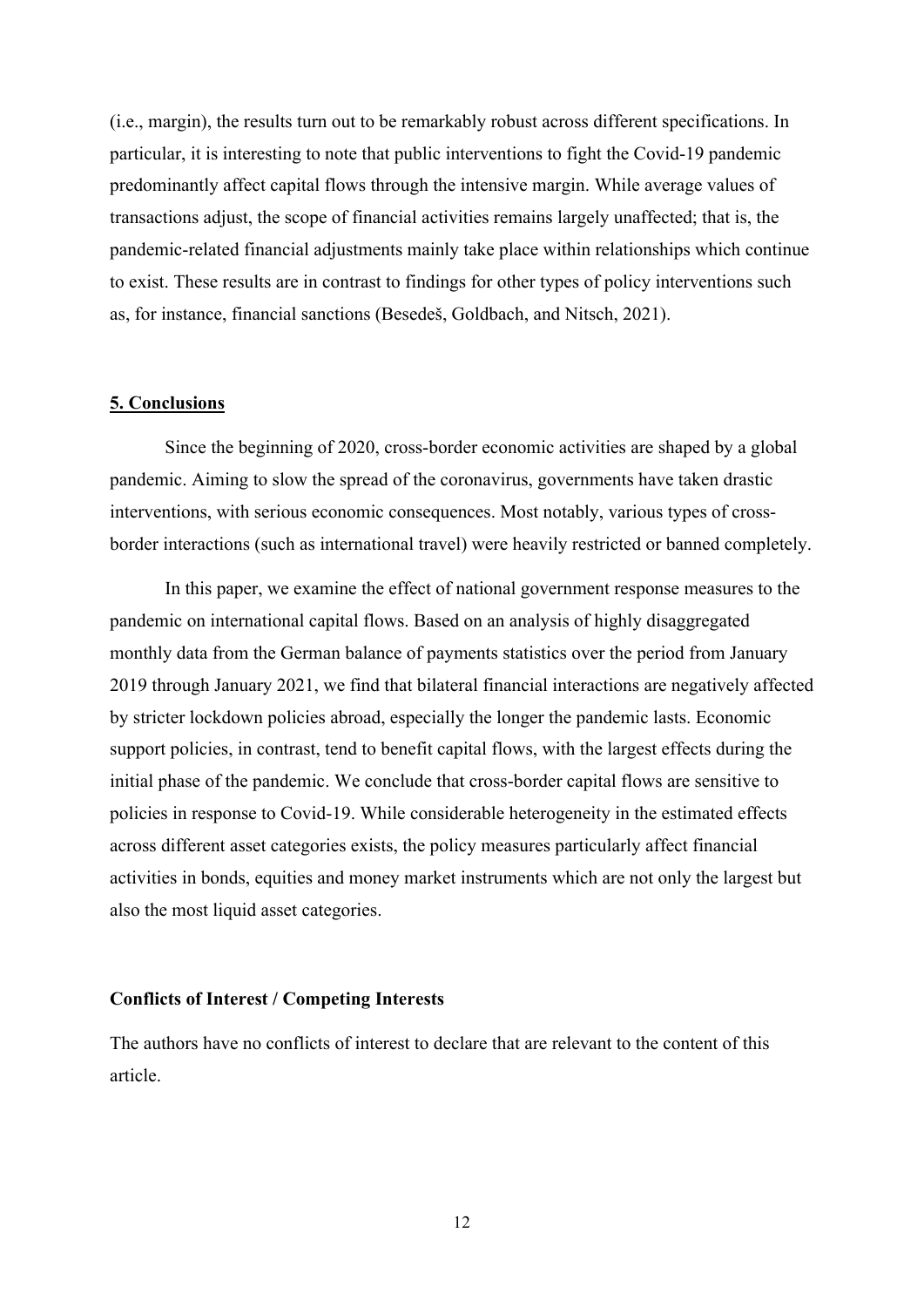# References:

Baker, Scott R., Nicholas Bloom, Steven J. Davis, and Stephen J. Terry. 2020. "COVID-Induced Economic Uncertainty," NBER Working Paper #26,983.

Batini, Nicoletta. 2020. "The COVID-19 Crisis and Capital Flows," IEO Background Paper BP/20-02/05.

Benguria, Felipe. 2021. "The 2020 Trade Collapse: Exporters Amid the Pandemic," Economics Letters. 205 (August): Article 109961.

Berthou, Antoine and Sebastian Stumpner. 2021. "Trade Under Lockdown," Banque de France.

Besedeš, Tibor, Stefan Goldbach, and Volker Nitsch. 2021. "Cheap Talk? Financial Sanctions and Non-Financial Firms", European Economic Review. 134 (May): 103688.

Biewen, Elena and Harald Stahl. 2021. "Statistics on International Financial and Capital Transactions (SIFCT)," Data Report 2021-06 – Metadata Version 2. Deutsche Bundesbank, Research Data and Service Centre.

Bordo, Michael D. 2021. "Monetary Policy Cooperation/Coordination and Global Financial Crises in Historical Perspective," Open Economies Review. 32 (July): 587-611.

Borgioli, Stefano, Carl-Wolfram Horn, Urszula Kochanska, Philippe Molitor, and Francesco Paolo Mongelli. 2020. "European Financial Integration During the COVID-19 Crisis," ECB Economic Bulletin. 7/2020: 62-84.

Broner, Fernando, Tatiana Didier, Aitor Erce, Sergio L. Schmukler. 2013. "Gross Capital Flows: Dynamics and Crises," Journal of Monetary Economics. 60 (January): 113-133.

Cevik, Serhan. 2021. "Going Viral: A Gravity Model of Infectious Diseases and Tourism Flows," Open Economies Review. (forthcoming).

Habib, Maurizio Michael and Livio Stracca. 2013. "Foreign Investors and Risk Shocks: Seeking a Safe Haven or Running for the Exit?," ECB Working Paper #1,609.

Hale, Thomas, Noam Angrist, Rafael Goldszmidt, Beatriz Kira, Anna Petherick, Toby Phillips, Samuel Webster, Emily Cameron-Blake, Laura Hallas, Saptarshi Majumdar, and Helen Tatlow. 2021. "A Global Panel Database of Pandemic Policies (Oxford Covid-19 Government Response Tracker)," Nature Human Behaviour. 5 (April): 529-538.

International Monetary Fund. 2021. World Economic Outlook, Update July. Washington, DC: International Monetary Fund.

Kalemli-Ozcan, Sebnem. 2020. "Emerging Market Capital Flows under COVID: What to Expect Given What We Know," IMF Special Series on COVID-19.

Koepke, Robin. 2019. "What Drives Capital Flows to Emerging Markets? A Survey of the Empirical Literature," Journal of Economic Surveys. 33 (April): 516-540.

Koepke, Robin and Simon Paetzold. 2020. "Capital Flow Data – A Guide for Empirical Analysis and Real-Time Tracking," IMF Working Paper WP/20/171.

Lane, Philip R. 2020. "The Macroeconomic Impact of the Pandemic and the Policy Response," ECB blog post, August 4.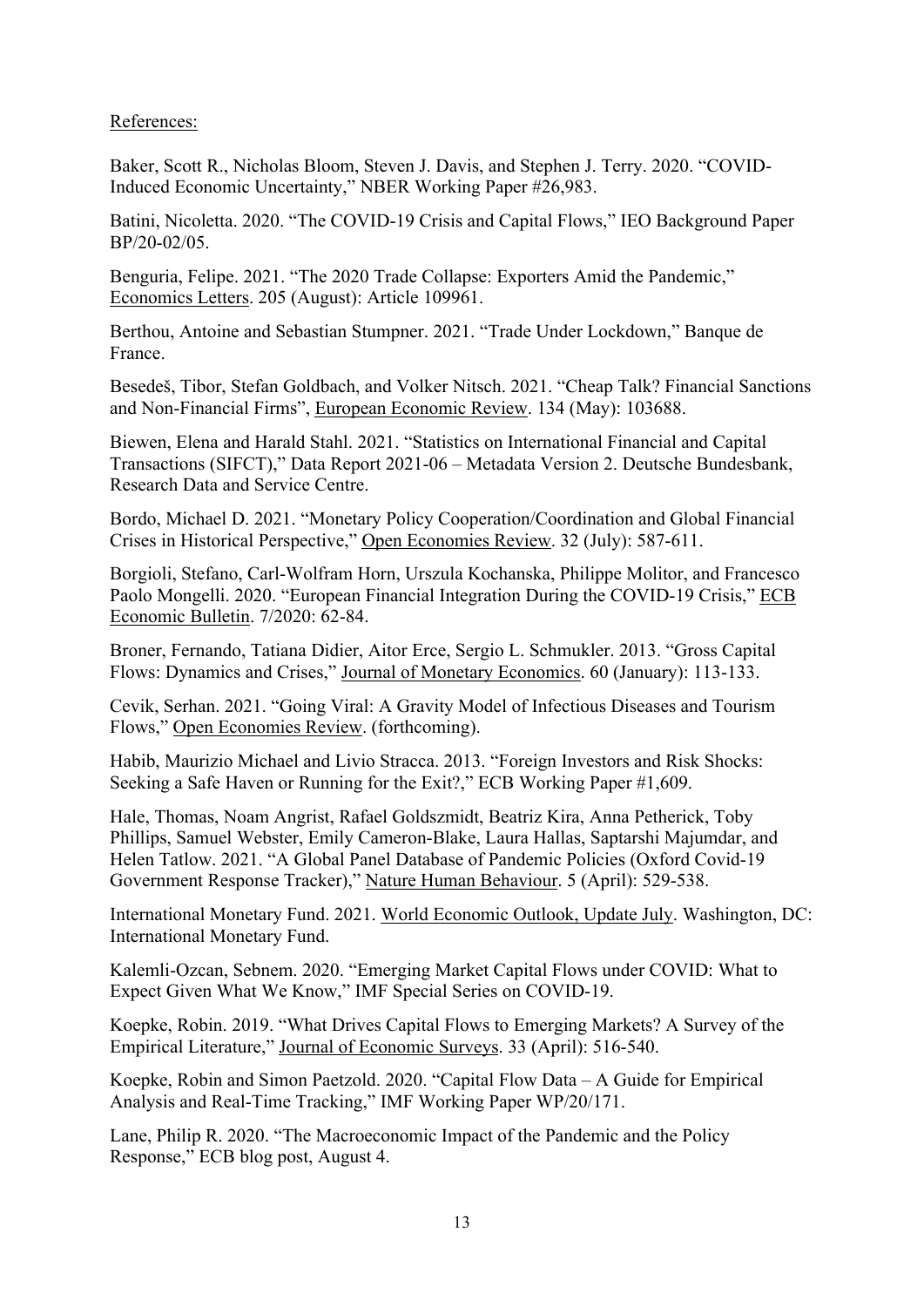Montiel, Peter J. 2014. "Capital Flows: Issues and Policies," Open Economies Review. 25 (July): 595-633.

OECD. 2020. Covid-19 and Global Capital Flows. Paris: OECD.

Papaioannou, Michael G., Joonkyu Park, Jukka Pihlman, and Han van der Hoorn. 2013. "Procyclical Behavior of Institutional Investors During the Recent Financial Crisis: Causes, Impacts, and Challenges," IMF Working Paper WP/13/193.

Pimenta, Ana Catarina, João Amador, and Carlos Melo Gouveia. 2021. "Covid-19, Lockdowns and International Trade: Evidence from Firm-Level Data," Banco de Portugal.

World Trade Organization. 2021. WTO Annual Report 2021. Geneva: World Trade Organization.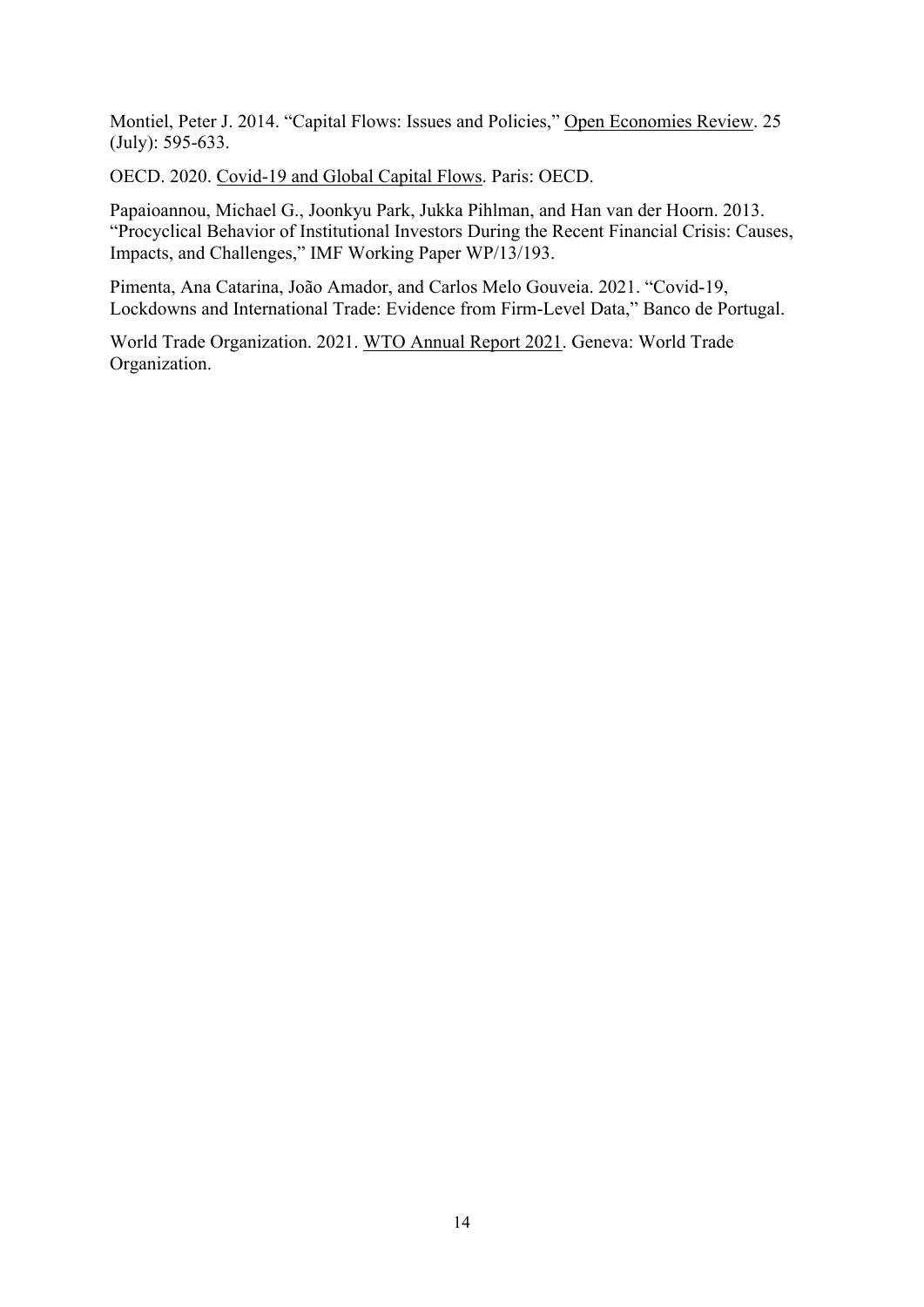



Notes: Raw data taken from Deutsche Bundesbank.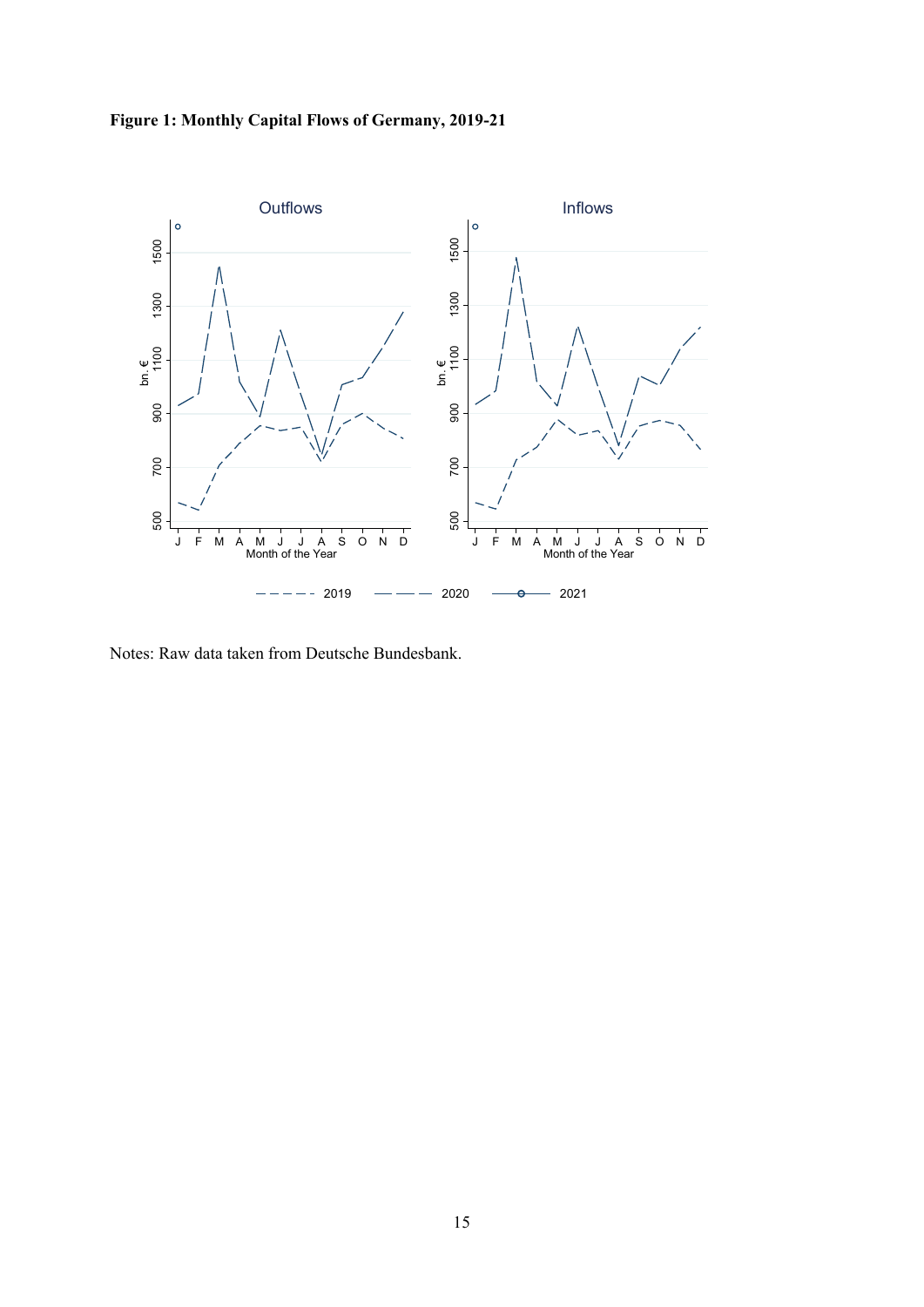



Notes: Data are monthly averages of daily values, January 2020 – January 2021. Raw data (last update: March 24, 2021) taken from the Oxford Covid-19 Government Response Tracker (OxCGRT).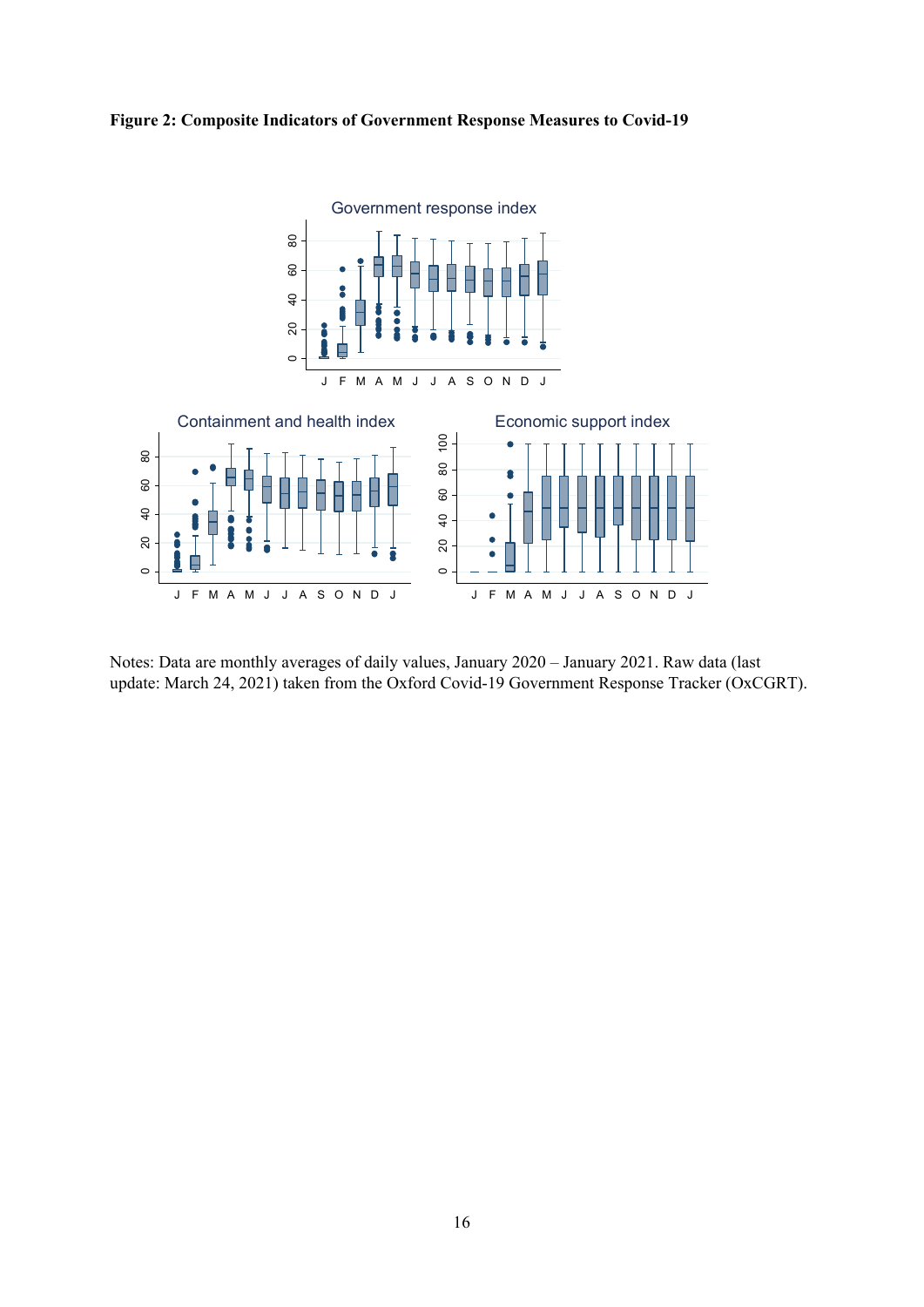



Notes: Data are monthly averages of daily values, January 2020 – January 2021. Raw data (last update: March 24, 2021) taken from the Oxford Covid-19 Government Response Tracker (OxCGRT).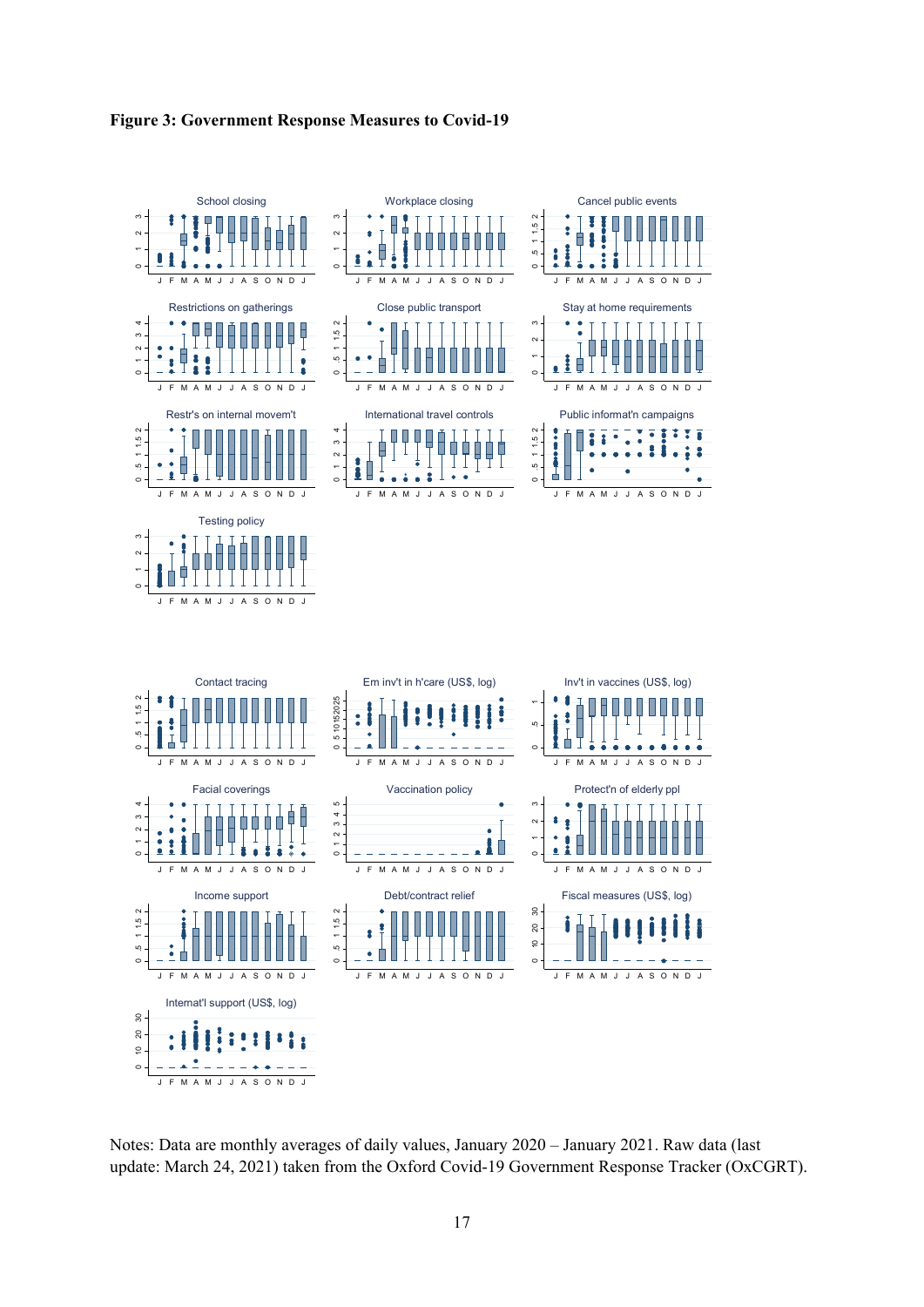# **Table 1: The Effect of Aggregate Government Response Measures to Covid-19 on German Capital Flows**

|                             |              | Government response index |                |           |          | <b>Containment and health index</b> |                |           |                |           | <b>Economic support index</b> |          |
|-----------------------------|--------------|---------------------------|----------------|-----------|----------|-------------------------------------|----------------|-----------|----------------|-----------|-------------------------------|----------|
|                             |              |                           | $(index, 0-1)$ |           |          |                                     | $(index, 0-1)$ |           | $(index, 0-1)$ |           |                               |          |
|                             | $\mathbf{1}$ | (2)                       | (3)            | (4)       | (5)      | (6)                                 |                | (8)       | (9)            | (10)      | (11)                          | (12)     |
| Response measure ×          | $-0.046$     | $-0.275$                  | $-0.533$       | $-0.630$  | $-0.246$ | $-0.422$                            | $-0.666#$      | $-0.775#$ | $0.415*$       | 0.260     | 0.263#                        | 0.248#   |
| Covid-19 pandemic           | (0.391)      | (0.352)                   | (0.397)        | (0.430)   | (0.396)  | (0.310)                             | (0.368)        | (0.415)   | (0.151)        | (0.172)   | (0.138)                       | (0.142)  |
| <b>Central bank balance</b> |              | $.226**$                  |                | 0.204     |          | $1.228**$                           |                | 0.190     |                | $1.209**$ |                               | 0.207    |
| sheet (change, $m/m$ )      |              | (0.381)                   |                | (0.243)   |          | (0.383)                             |                | (0.239)   |                | (0.382)   |                               | (0.241)  |
| <b>Composite leading</b>    |              |                           | $-2.684$       | $-4.645*$ |          |                                     | $-2.802#$      | $-4.611*$ |                |           | $-1.655$                      | $-3.849$ |
| indicator (normalized)      |              |                           | 1.631)         | (2.146)   |          |                                     | 1.590)         | (2.138)   |                |           | (1.594)                       | (2.270)  |
| # Countries                 | 160          | 132                       | 38             | 36        | 160      | 132                                 | 38             | 36        | 160            | 132       | 38                            | 36       |
| # Observations              | 4,000        | 2,795                     | 927            | 860       | 4,000    | 2,795                               | 927            | 860       | 4,000          | 2,795     | 927                           | 860      |
| Adj. $\mathbb{R}^2$         | 0.932        | 0.946                     | 0.974          | 0.976     | 0.932    | 0.946                               | 0.974          | 0.976     | 0.932          | 0.946     | 0.974                         | 0.975    |

#### a) Total Effect

#### b) Effect by Covid-19 Wave

|                             |          | Government response index |                |           |          | Containment and health index |                |           | <b>Economic support index</b> |          |          |          |
|-----------------------------|----------|---------------------------|----------------|-----------|----------|------------------------------|----------------|-----------|-------------------------------|----------|----------|----------|
|                             |          |                           | $(index, 0-1)$ |           |          |                              | $(index, 0-1)$ |           | $(index, 0-1)$                |          |          |          |
|                             | (1)      | (2)                       | (3)            | (4)       | (5)      | (6)                          | (7)            | (8)       | (9)                           | (10)     | (11)     | (12)     |
| Response measure ×          | 0.213    | $-0.663#$                 | $-0.515$       | $-0.595$  | 0.040    | $-0.731*$                    | $-0.622$       | $-0.715$  | $0.446*$                      | 0.150    | $0.292*$ | $0.272*$ |
| <b>First wave Covid-19</b>  | (0.415)  | (0.356)                   | (0.415)        | (0.483)   | (0.434)  | (0.315)                      | (0.397)        | (0.477)   | (0.166)                       | (0.156)  | (0.106)  | (0.120)  |
| Response measure ×          | $-0.406$ | 0.330                     | $-0.562$       | $-0.680$  | $-0.660$ | 0.121                        | $-0.749$       | $-0.882#$ | 0.381#                        | 0.425#   | 0.222    | 0.212    |
| <b>Second wave Covid-19</b> | (0.530)  | (0.296)                   | (0.531)        | (0.507)   | (0.548)  | (0.312)                      | (0.457)        | (0.453)   | (0.187)                       | (0.247)  | (0.244)  | (0.253)  |
| <b>Central bank balance</b> |          | $.239**$                  |                | 0.204     |          | $1.234**$                    |                | 0.191     |                               | $.223**$ |          | 0.202    |
| sheet (change, $m/m$ )      |          | (0.378)                   |                | (0.243)   |          | (0.381)                      |                | (0.239)   |                               | (0.377)  |          | (0.242)  |
| <b>Composite leading</b>    |          |                           | $-2.662$       | $-4.634*$ |          |                              | $-2.749$       | $-4.607*$ |                               |          | $-1.614$ | $-3.804$ |
| indicator (normalized)      |          |                           | (1.707)        | (2.157)   |          |                              | (1.648)        | (2.143)   |                               |          | (1.598)  | (2.296)  |
| # Countries                 | 160      | 132                       | 38             | 36        | 160      | 132                          | 38             | 36        | 160                           | 132      | 38       | 36       |
| # Observations              | 4,000    | 2,795                     | 927            | 860       | 4,000    | 2,795                        | 927            | 860       | 4,000                         | 2,795    | 927      | 860      |
| Adj. $\mathbb{R}^2$         | 0.932    | 0.946                     | 0.974          | 0.976     | 0.932    | 0.946                        | 0.974          | 0.976     | 0.932                         | 0.946    | 0.974    | 0.975    |

Notes: OLS estimation. The dependent variable is the log of bilateral capital flows of Germany with other countries. The unit of observation is a country-month pair. Data cover the period from January 2019 through January 2021 in monthly frequency. Time fixed effects and country fixed effects are included but not reported. Robust standard errors (clustered by time and country) are in parentheses. \*\*, \* and # denote significant at the 1%, 5% and 10% level, respectively.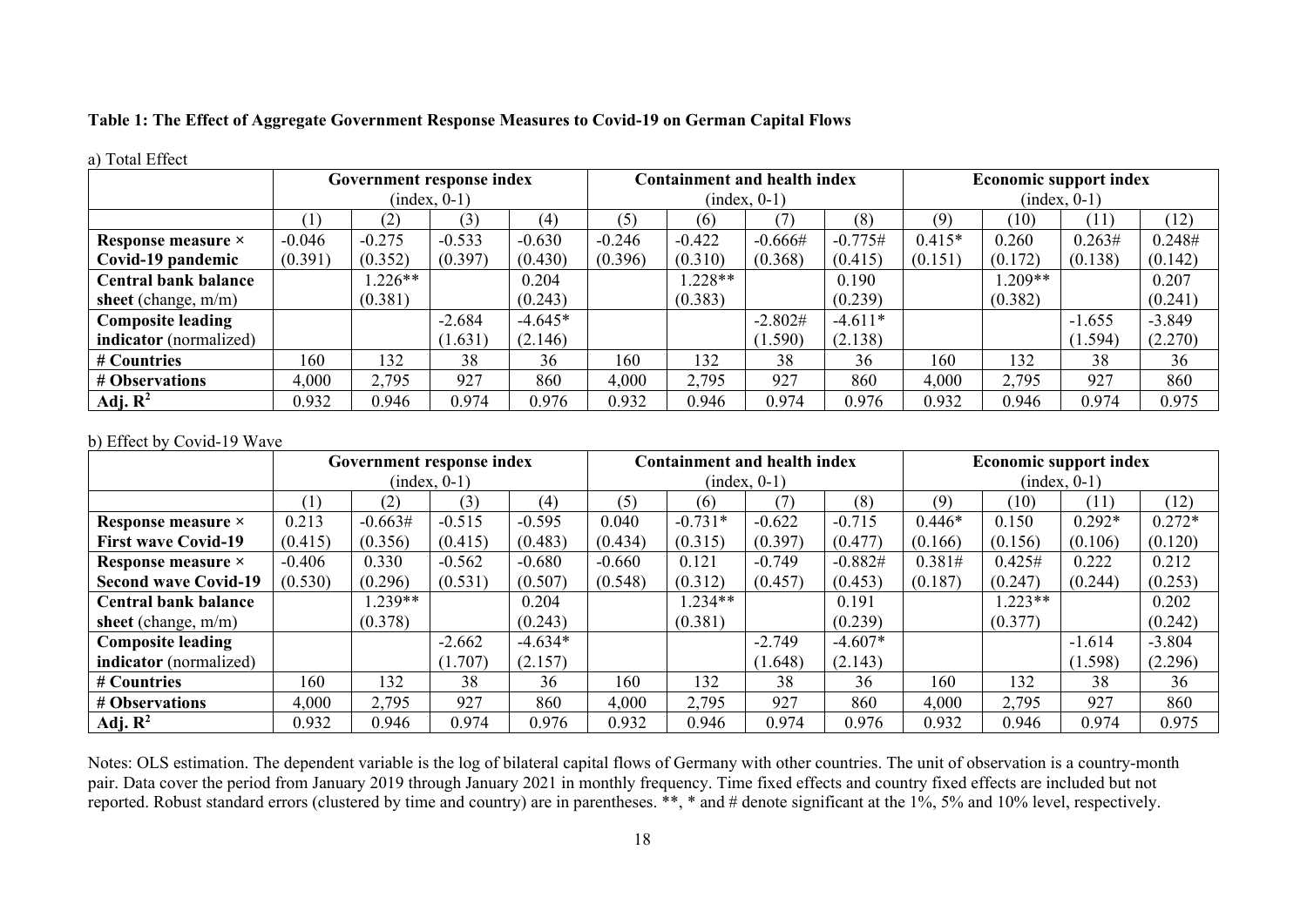# **Table 2: The Effect of Government Response Measures to Covid-19 on German Capital Flows**

#### a) Total Effect

| **/ ****** <del>**</del> **** |                                         |                                            |                                                             |                                                                                        | <b>Containment and closure policies</b>           |                                                         |                                                                             |                                                          | <b>Health system</b><br>policies                                 |                                                |  |  |
|-------------------------------|-----------------------------------------|--------------------------------------------|-------------------------------------------------------------|----------------------------------------------------------------------------------------|---------------------------------------------------|---------------------------------------------------------|-----------------------------------------------------------------------------|----------------------------------------------------------|------------------------------------------------------------------|------------------------------------------------|--|--|
|                               | closing<br>$(6-3)$<br>(index,<br>School | closing<br>$(6-3)$<br>Workplace<br>(index, | events<br>$\widehat{C}$<br>public<br>ċ<br>(index,<br>Cancel | $\overline{\mathbf{a}}$<br>$\widehat{+}$<br>gatherings<br>Restrictions<br>J<br>(index, | Close public<br>$(5 - 2)$<br>transport<br>(index, | requirements<br>at home<br>$(6 - 3)$<br>(index,<br>Stay | movement<br>$\mathbf{a}$<br>$(5 - 0)$<br>Restrictions<br>index.<br>internal | controls<br>International<br>╤<br>Ò<br>(index,<br>travel | Public information<br>$\widehat{C}$<br>campaigns<br>S<br>(index, | policy<br>$(6-3)$<br><b>Testing</b><br>(index. |  |  |
|                               | (1)                                     | (2)                                        | (3)                                                         | (4)                                                                                    | (5)                                               | (6)                                                     | (7)                                                                         | (8)                                                      | (9)                                                              | (10)                                           |  |  |
|                               |                                         |                                            |                                                             |                                                                                        |                                                   | <b>Baseline</b>                                         |                                                                             |                                                          |                                                                  |                                                |  |  |
| Response measure ×            | $-0.050$                                | $-0.122*$                                  | $-0.059$                                                    | $-0.031$                                                                               | $-0.126#$                                         | $-0.166*$                                               | $-0.205*$                                                                   | $-0.039$                                                 | 0.045                                                            | $0.213**$                                      |  |  |
| Covid-19 pandemic             | (0.069)                                 | (0.058)                                    | (0.079)                                                     | (0.051)                                                                                | (0.071)                                           | (0.075)                                                 | (0.078)                                                                     | (0.052)                                                  | (0.088)                                                          | (0.069)                                        |  |  |
|                               |                                         | With additional controls                   |                                                             |                                                                                        |                                                   |                                                         |                                                                             |                                                          |                                                                  |                                                |  |  |
| Response measure ×            | $-0.083$                                | $-0.149**$                                 | $-0.136*$                                                   | $-0.026$                                                                               | $-0.050$                                          | $-0.119*$                                               | $-0.093#$                                                                   | 0.032                                                    | $-0.004$                                                         | $-0.020$                                       |  |  |
| Covid-19 pandemic             | (0.050)                                 | (0.043)                                    | (0.065)                                                     | (0.026)                                                                                | (0.077)                                           | (0.053)                                                 | (0.051)                                                                     | (0.035)                                                  | (0.050)                                                          | (0.052)                                        |  |  |

### b) Effect by Covid-19 Wave

|                             | $\left(1\right)$ | (2)        | (3)       | (4)      | (5)      | (6)                      |            | (8)        | (9)      | (10)      |  |  |  |  |
|-----------------------------|------------------|------------|-----------|----------|----------|--------------------------|------------|------------|----------|-----------|--|--|--|--|
|                             |                  | Baseline   |           |          |          |                          |            |            |          |           |  |  |  |  |
| Response measure ×          | 0.010            | $-0.085$   | $-0.008$  | $-0.012$ | $-0.070$ | $-0.111$                 | $-0.127$   | 0.054      | 0.114    | $0.182*$  |  |  |  |  |
| <b>First wave Covid-19</b>  | (0.087)          | (0.088)    | (0.118)   | (0.063)  | (0.081)  | (0.088)                  | (0.110)    | (0.061)    | (0.085)  | (0.073)   |  |  |  |  |
| Response measure ×          | $-0.118$         | $-0.168**$ | $-0.111$  | $-0.051$ | $-0.213$ | $-0.228*$                | $-0.277**$ | $-0.180**$ | $-0.172$ | $0.250**$ |  |  |  |  |
| <b>Second wave Covid-19</b> | (0.097)          | (0.046)    | (0.093)   | (0.072)  | (0.134)  | (0.082)                  | (0.093)    | (0.050)    | (0.161)  | (0.079)   |  |  |  |  |
|                             |                  |            |           |          |          | With additional controls |            |            |          |           |  |  |  |  |
| Response measure ×          | $-0.053$         | $-0.123*$  | $-0.115$  | $-0.020$ | $-0.042$ | $-0.107#$                | $-0.084$   | 0.002      | $-0.004$ | $-0.050$  |  |  |  |  |
| <b>First wave Covid-19</b>  | (0.064)          | (0.048)    | (0.072)   | (0.031)  | (0.087)  | (0.062)                  | (0.064)    | (0.042)    | (0.050)  | (0.045)   |  |  |  |  |
| Response measure ×          | $-0.130*$        | $-0.189**$ | $-0.168*$ | $-0.040$ | $-0.062$ | $-0.137#$                | $-0.101$   | 0.105#     | 0.000    | 0.057     |  |  |  |  |
| <b>Second wave Covid-19</b> | (0.059)          | (0.058)    | (0.062)   | (0.037)  | (0.098)  | (0.078)                  | (0.070)    | (0.054)    | (0.000)  | (0.083)   |  |  |  |  |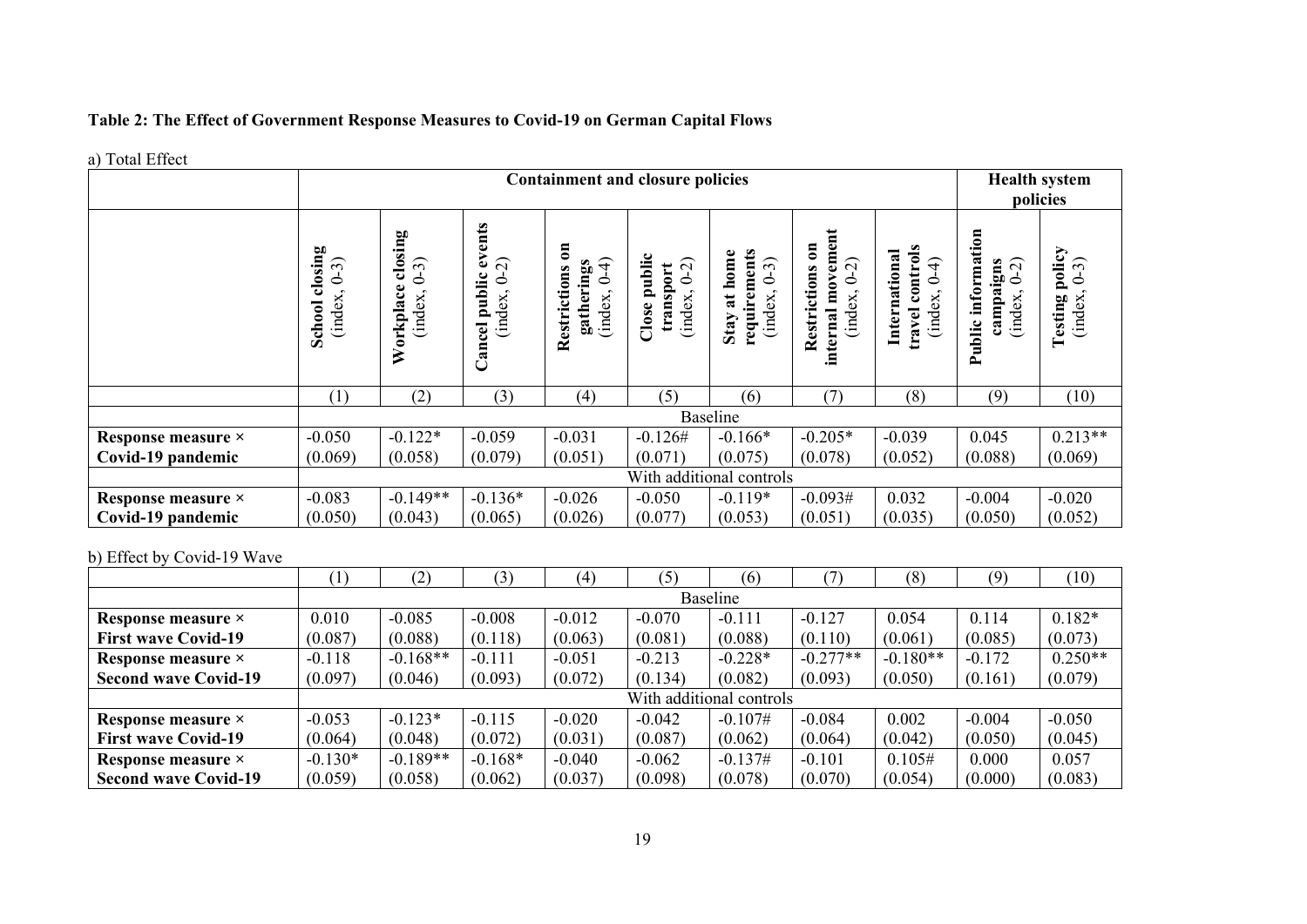# **Table 2, continued: The Effect of Government Response Measures to Covid-19 on German Capital Flows**

|                    |                                                                |                                                                                                     |                                               | <b>Health system policies</b>                         |                                             |                                                                                              | <b>Economic support policies</b>                                      |                                                               |                                                |                                                      |  |  |
|--------------------|----------------------------------------------------------------|-----------------------------------------------------------------------------------------------------|-----------------------------------------------|-------------------------------------------------------|---------------------------------------------|----------------------------------------------------------------------------------------------|-----------------------------------------------------------------------|---------------------------------------------------------------|------------------------------------------------|------------------------------------------------------|--|--|
|                    | cing<br>$(5 - 0)$<br>ಷ<br>(index.<br>$\overline{\text{ontra}}$ | $\overline{\phantom{0}}$<br>care<br>$\overline{\mathbf{m}}$<br>ਥੁ<br>(USD)<br>heal<br>Emergen<br>르. | ccines<br>a<br>冝<br>르.<br>(USD)<br>Investment | erings<br>₹<br>ċ<br>$\mathbf{c}$<br>(index.<br>Facial | policy<br>ົດ<br>0<br>Vaccination<br>(index. | elderly<br>$\widehat{\mathfrak{L}}$<br>people<br>ð<br>$\ddot{\circ}$<br>index.<br>Protection | $\overline{5}$<br>È<br>$\sim$<br>0<br>$_{\rm cone}$<br>inde:<br><br>ᆿ | relief<br>ର<br>act<br>0<br><b>Debt/contr</b><br>$\frac{1}{2}$ | asures<br>$\widehat{\Xi}$<br>≌<br>SD<br>Fiscal | support<br>$\widehat{\Xi}$<br>International<br>(USD) |  |  |
|                    | (11)                                                           | (12)                                                                                                | (13)                                          | (14)                                                  | (15)                                        | (16)                                                                                         | (17)                                                                  | (18)                                                          | (19)                                           | (20)                                                 |  |  |
|                    |                                                                |                                                                                                     |                                               |                                                       |                                             | Baseline                                                                                     |                                                                       |                                                               |                                                |                                                      |  |  |
| Response measure × | 0.177#                                                         | $-0.035#$                                                                                           | 0.020                                         | 0.048                                                 | $0.272**$                                   | 0.036                                                                                        | $0.259**$                                                             | 0.034                                                         | $-0.011$                                       | $-0.020$                                             |  |  |
| Covid-19 pandemic  | (0.095)                                                        | (0.020)                                                                                             | (0.013)                                       | (0.045)                                               | (0.040)                                     | (0.053)                                                                                      | (0.066)                                                               | (0.065)                                                       | (0.011)                                        | (0.020)                                              |  |  |
|                    |                                                                | With additional controls                                                                            |                                               |                                                       |                                             |                                                                                              |                                                                       |                                                               |                                                |                                                      |  |  |
| Response measure × | $-0.105#$                                                      | $-0.016$                                                                                            | $-0.105#$                                     | $-0.016$                                              | 0.067                                       | $-0.036$                                                                                     | 0.080                                                                 | 0.078                                                         | 0.000                                          | 0.004                                                |  |  |
| Covid-19 pandemic  | (0.061)                                                        | (0.011)                                                                                             | (0.061)                                       | (0.011)                                               | (0.067)                                     | (0.036)                                                                                      | (0.080)                                                               | (0.051)                                                       | (0.004)                                        | (0.010)                                              |  |  |

### b) Effect by Covid-19 Wave

|                             | (9)      | (10)            | 11      | (12)      | 13)                      | (14)                     | (15)      | (16)     | (17)     | (18)     |  |  |  |  |
|-----------------------------|----------|-----------------|---------|-----------|--------------------------|--------------------------|-----------|----------|----------|----------|--|--|--|--|
|                             |          | <b>Baseline</b> |         |           |                          |                          |           |          |          |          |  |  |  |  |
| Response measure ×          | 0.134    | $-0.027$        | 0.010   | 0.047     | $\overline{\phantom{m}}$ | 0.024                    | $0.243**$ | 0.072    | $-0.018$ | $-0.030$ |  |  |  |  |
| <b>First wave Covid-19</b>  | (0.111)  | (0.020)         | (0.017) | (0.053)   |                          | (0.055)                  | (0.071)   | (0.067)  | (0.014)  | (0.024)  |  |  |  |  |
| Response measure ×          | $0.249*$ | $-0.066*$       | 0.032#  | 0.051     | $0.272**$                | 0.049                    | $0.276**$ | $-0.008$ | 0.011    | 0.009    |  |  |  |  |
| <b>Second wave Covid-19</b> | (0.115)  | (0.031)         | (0.019) | (0.060)   | (0.040)                  | (0.069)                  | (0.080)   | (0.075)  | (0.022)  | (0.026)  |  |  |  |  |
|                             |          |                 |         |           |                          | With additional controls |           |          |          |          |  |  |  |  |
| Response measure ×          | $-0.092$ | $-0.007$        | 0.007   | $-0.057$  |                          | $-0.029$                 | 0.129#    | 0.056    | $-0.003$ | 0.003    |  |  |  |  |
| <b>First wave Covid-19</b>  | (0.058)  | (0.009)         | (0.013) | (0.043)   |                          | (0.035)                  | (0.071)   | (0.049)  | (0.005)  | (0.010)  |  |  |  |  |
| Response measure ×          | $-0.149$ | $-0.039**$      | 0.026#  | $-0.101*$ | 0.067                    | $-0.046$                 | 0.001     | 0.110    | 0.006    | 0.008    |  |  |  |  |
| <b>Second wave Covid-19</b> | (0.094)  | (0.013)         | (0.013) | (0.046)   | (0.067)                  | (0.048)                  | (0.113)   | (0.073)  | (0.008)  | (0.015)  |  |  |  |  |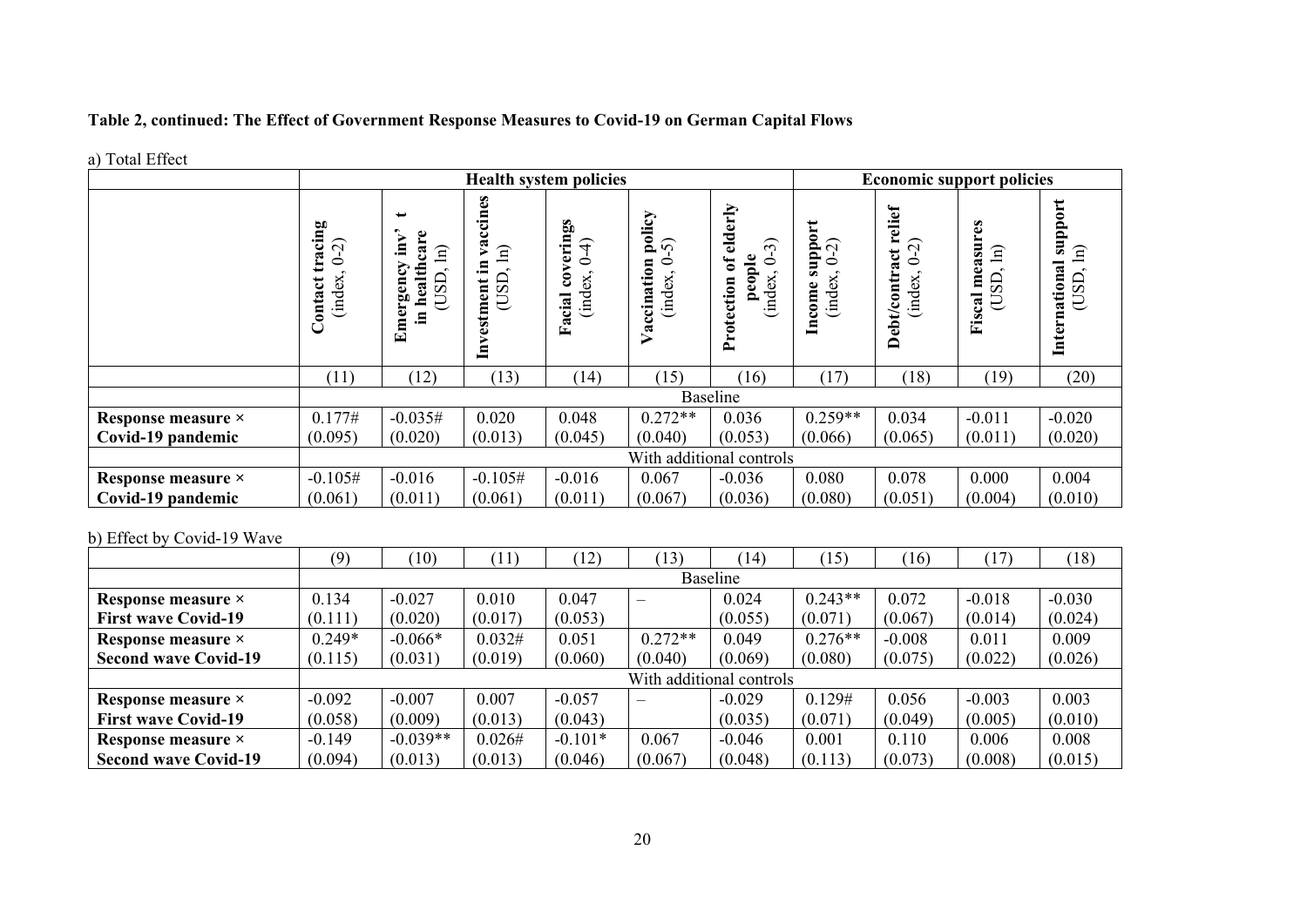Notes: OLS estimation. The dependent variable is the log of bilateral capital flows of Germany with other countries. The unit of observation is a country-month pair. Data cover the period from January 2019 through January 2021 in monthly frequency. Time fixed effects and country fixed effects are included but not reported. Robust standard errors (clustered by time and country) are in parentheses. \*\*, \* and # denote significant at the 1%, 5% and 10% level, respectively.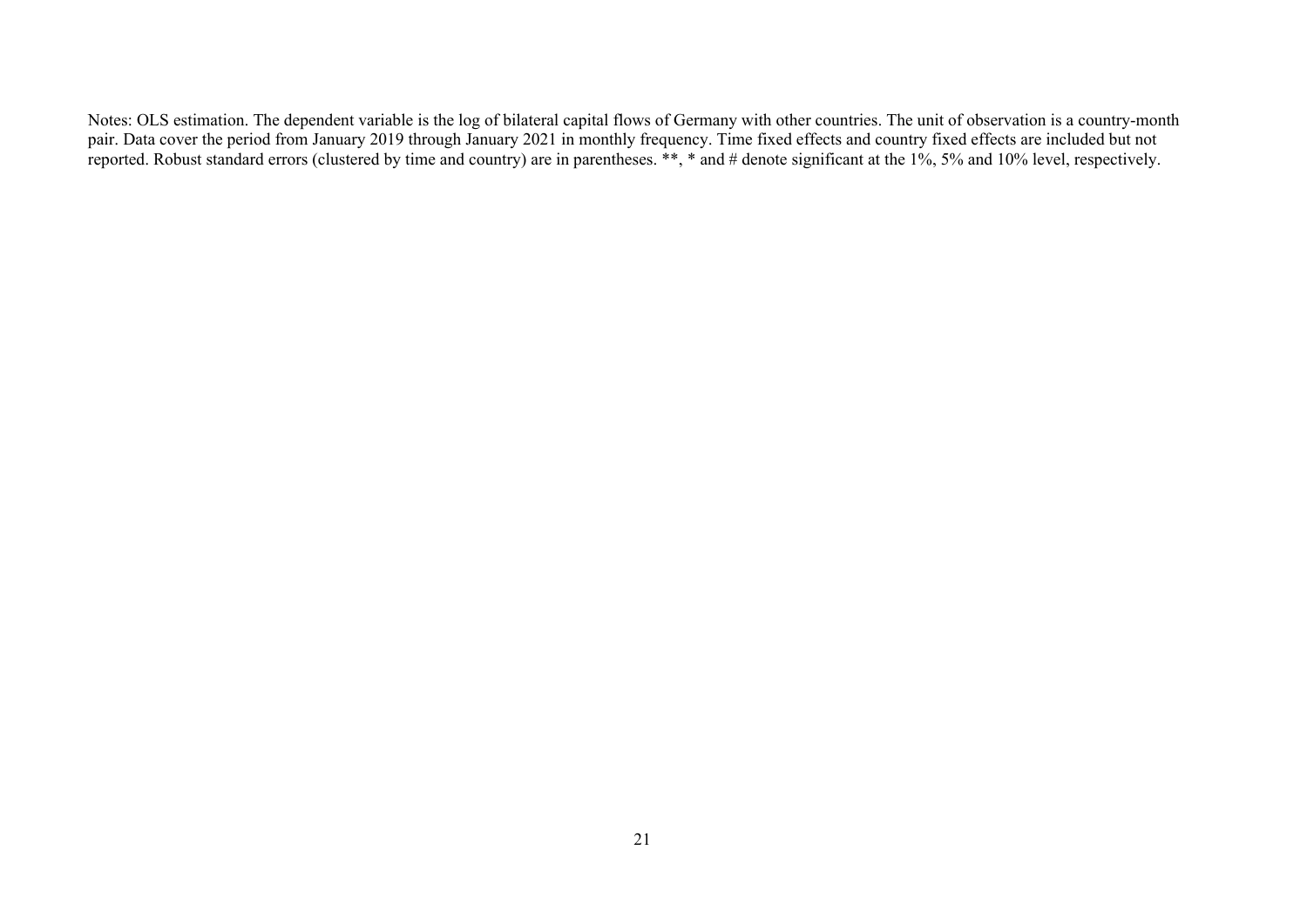# **Table 3a: The Effect of Government Response Measures to Covid-19 on German Capital Inflows**

#### a) Total Effect

|                    |                                                           |                                              |                                                             | <b>Containment and closure policies</b>                                                |                                                   |                                                         |                                                                            |                                                          | <b>Health system</b><br>policies                                      |                                                |
|--------------------|-----------------------------------------------------------|----------------------------------------------|-------------------------------------------------------------|----------------------------------------------------------------------------------------|---------------------------------------------------|---------------------------------------------------------|----------------------------------------------------------------------------|----------------------------------------------------------|-----------------------------------------------------------------------|------------------------------------------------|
|                    | osing<br>$\widehat{\cdot}$<br>Ò<br>ಕ<br>(index,<br>School | closing<br>$(6 - 3)$<br>Workplace<br>(index, | events<br>$\widehat{C}$<br>public<br>Ò<br>(index,<br>Cancel | $\overline{\mathbf{5}}$<br>$\widehat{+}$<br>gatherings<br>Restrictions<br>5<br>(index, | Close public<br>$(5 - 0)$<br>transport<br>(index, | requirements<br>at home<br>$(6 - 3)$<br>(index,<br>Stay | movement<br>$\mathbf{a}$<br>$(5-0)$<br>Restrictions<br>(index,<br>internal | controls<br>International<br>╤<br>Ò<br>(index.<br>travel | information<br>$\widehat{C}$<br>campaigns<br>0<br>(index,<br>Public 1 | policy<br>$(6-3)$<br><b>Testing</b><br>(index. |
|                    | (1)                                                       | (2)                                          | (3)                                                         | (4)                                                                                    | (5)                                               | (6)                                                     | (7)                                                                        | (8)                                                      | (9)                                                                   | (10)                                           |
|                    |                                                           |                                              |                                                             |                                                                                        |                                                   | <b>Baseline</b>                                         |                                                                            |                                                          |                                                                       |                                                |
| Response measure × | $-0.053$                                                  | $-0.066$                                     | $-0.068$                                                    | $-0.037$                                                                               | $-0.114#$                                         | $-0.114#$                                               | $-0.171*$                                                                  | $-0.040$                                                 | $-0.014$                                                              | $0.136*$                                       |
| Covid-19 pandemic  | (0.052)                                                   | (0.048)                                      | (0.066)                                                     | (0.035)                                                                                | (0.065)                                           | (0.063)                                                 | (0.065)                                                                    | (0.042)                                                  | (0.083)                                                               | (0.064)                                        |
|                    |                                                           |                                              |                                                             |                                                                                        |                                                   | With additional controls                                |                                                                            |                                                          |                                                                       |                                                |
| Response measure × | $-0.081$                                                  | $-0.147**$                                   | $-0.155*$                                                   | $-0.027$                                                                               | $-0.047$                                          | $-0.112#$                                               | $-0.076$                                                                   | 0.019                                                    | 0.001                                                                 | $-0.034$                                       |
| Covid-19 pandemic  | (0.052)                                                   | (0.046)                                      | (0.074)                                                     | (0.024)                                                                                | (0.073)                                           | (0.058)                                                 | (0.053)                                                                    | (0.037)                                                  | (0.042)                                                               | (0.051)                                        |

### b) Effect by Covid-19 Wave

|                             | $\left(1\right)$ | (2)       | (3)       | (4)      | (5)      | (6)                      |           | (8)       | (9)      | (10)      |
|-----------------------------|------------------|-----------|-----------|----------|----------|--------------------------|-----------|-----------|----------|-----------|
|                             |                  |           |           |          |          | Baseline                 |           |           |          |           |
| Response measure ×          | $-0.031$         | $-0.030$  | $-0.067$  | $-0.034$ | $-0.070$ | $-0.094$                 | $-0.116$  | 0.005     | 0.007    | 0.070     |
| <b>First wave Covid-19</b>  | (0.062)          | (0.054)   | (0.085)   | (0.043)  | (0.072)  | (0.079)                  | (0.073)   | (0.049)   | (0.088)  | (0.072)   |
| Response measure ×          | $-0.078$         | $-0.112#$ | $-0.069$  | $-0.040$ | $-0.180$ | $-0.136#$                | $-0.222*$ | $-0.107*$ | $-0.080$ | $0.214**$ |
| <b>Second wave Covid-19</b> | (0.076)          | (0.060)   | (0.084)   | (0.050)  | (0.117)  | (0.073)                  | (0.084)   | (0.046)   | (0.164)  | (0.077)   |
|                             |                  |           |           |          |          | With additional controls |           |           |          |           |
| Response measure ×          | $-0.057$         | $-0.130*$ | $-0.140#$ | $-0.025$ | $-0.046$ | $-0.113#$                | $-0.069$  | $-0.018$  | 0.001    | $-0.062$  |
| <b>First wave Covid-19</b>  | (0.065)          | (0.050)   | (0.074)   | (0.031)  | (0.081)  | (0.066)                  | (0.068)   | (0.045)   | (0.042)  | (0.043)   |
| Response measure ×          | $-0.119#$        | $-0.173*$ | $-0.180*$ | $-0.032$ | $-0.048$ | $-0.111$                 | $-0.082$  | $0.110*$  | 0.000    | 0.042     |
| <b>Second wave Covid-19</b> | (0.064)          | (0.063)   | (0.075)   | (0.029)  | (0.095)  | (0.084)                  | (0.070)   | (0.050)   | (0.000)  | (0.091)   |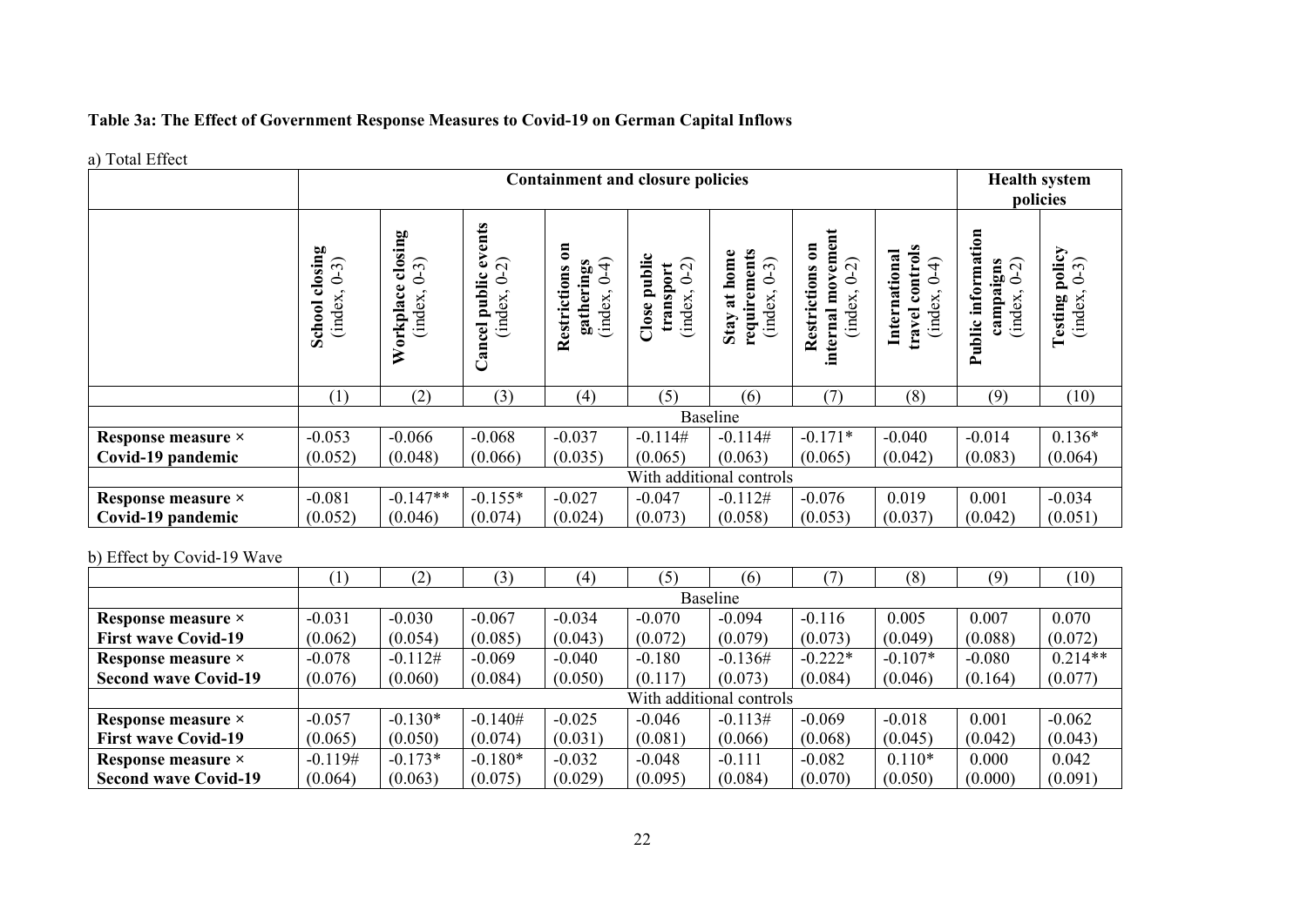# **Table 3a, continued: The Effect of Government Response Measures to Covid-19 on German Capital Inflows**

| a) Total Effect |  |
|-----------------|--|
|-----------------|--|

|                    |                                           |                                                                                                                              |                                                                                | <b>Health system policies</b>                                    |                                            |                                                                                        |                                                        | <b>Economic support policies</b>                          |                                                                 |                                                            |
|--------------------|-------------------------------------------|------------------------------------------------------------------------------------------------------------------------------|--------------------------------------------------------------------------------|------------------------------------------------------------------|--------------------------------------------|----------------------------------------------------------------------------------------|--------------------------------------------------------|-----------------------------------------------------------|-----------------------------------------------------------------|------------------------------------------------------------|
|                    | cing<br>$0 - 2$<br>ಷ<br>(index<br>Contact | care<br>$\overline{\mathbf{m}}$<br>$\widehat{\Xi}$<br>€<br>(USD)<br>heal<br>$\mathbf{g}\mathbf{c}$<br>ä<br>르.<br>$E_{\rm I}$ | ccines<br>$\widehat{H}$<br>.트<br><b>GSD</b><br>estment<br>$\tilde{\mathbf{H}}$ | erings<br>F<br>ċ<br>$\overline{\mathbf{c}}$<br>(index.<br>Facial | policy<br>ລ<br>0<br>Vaccination<br>(index. | elderly<br>$\widehat{\mathfrak{g}}$<br>people<br>ัธ<br>$\circ$<br>index.<br>Protection | upport<br>$\sim$<br>○<br>comce<br>inde:<br>(inde:<br>ᆿ | relief<br>ର<br>act<br>0<br>Debt/contr<br>$ind$ $\epsilon$ | asures<br>$\widehat{\Xi}$<br>≌<br>B<br>Fiscal<br>$\overline{C}$ | support<br>$\mathbf{E}$<br>ಸ<br>Internation<br><b>CISL</b> |
|                    | (11)                                      | (12)                                                                                                                         | (13)                                                                           | (14)                                                             | (15)                                       | (16)                                                                                   | (17)                                                   | (18)                                                      | (19)                                                            | (20)                                                       |
|                    |                                           |                                                                                                                              |                                                                                |                                                                  |                                            | Baseline                                                                               |                                                        |                                                           |                                                                 |                                                            |
| Response measure × | 0.127                                     | $-0.023$                                                                                                                     | 0.018                                                                          | $-0.010$                                                         | $0.316**$                                  | 0.060                                                                                  | $0.295**$                                              | $-0.017$                                                  | 0.001                                                           | $-0.011$                                                   |
| Covid-19 pandemic  | (0.084)                                   | (0.015)                                                                                                                      | (0.011)                                                                        | (0.043)                                                          | (0.039)                                    | (0.051)                                                                                | (0.060)                                                | (0.075)                                                   | (0.009)                                                         | (0.021)                                                    |
|                    |                                           |                                                                                                                              |                                                                                |                                                                  |                                            | With additional controls                                                               |                                                        |                                                           |                                                                 |                                                            |
| Response measure × | $-0.118$                                  | $-0.019$                                                                                                                     | 0.009                                                                          | $-0.070$                                                         | 0.055                                      | $-0.039$                                                                               | 0.102                                                  | 0.092#                                                    | $-0.001$                                                        | 0.005                                                      |
| Covid-19 pandemic  | (0.078)                                   | (0.012)                                                                                                                      | (0.008)                                                                        | (0.039)                                                          | (0.073)                                    | (0.035)                                                                                | (0.085)                                                | (0.054)                                                   | (0.004)                                                         | (0.010)                                                    |

### b) Effect by Covid-19 Wave

|                             | (9)      | (10)            | 11       | (12)      | 13)       | (14)                     | (15)      | (16)     | (17)     | (18)     |  |  |  |  |
|-----------------------------|----------|-----------------|----------|-----------|-----------|--------------------------|-----------|----------|----------|----------|--|--|--|--|
|                             |          | <b>Baseline</b> |          |           |           |                          |           |          |          |          |  |  |  |  |
| Response measure ×          | 0.089    | $-0.011$        | 0.011    | $-0.011$  |           | 0.058                    | $0.301**$ | $-0.031$ | $-0.003$ | $-0.018$ |  |  |  |  |
| <b>First wave Covid-19</b>  | (0.100)  | (0.015)         | (0.017)  | (0.047)   |           | (0.059)                  | (0.069)   | (0.074)  | (0.010)  | (0.026)  |  |  |  |  |
| Response measure ×          | 0.192    | $-0.065*$       | 0.027#   | $-0.007$  | $0.316**$ | 0.062                    | $0.289**$ | $-0.001$ | 0.013    | 0.010    |  |  |  |  |
| <b>Second wave Covid-19</b> | (0.116)  | (0.029)         | (0.016)  | (0.054)   | (0.039)   | (0.061)                  | (0.069)   | (0.103)  | (0.015)  | (0.028)  |  |  |  |  |
|                             |          |                 |          |           |           | With additional controls |           |          |          |          |  |  |  |  |
| Response measure ×          | $-0.113$ | $-0.007$        | $-0.002$ | $-0.063$  |           | $-0.032$                 | $0.148*$  | 0.052    | $-0.003$ | 0.003    |  |  |  |  |
| <b>First wave Covid-19</b>  | (0.077)  | (0.008)         | (0.012)  | (0.041)   |           | (0.036)                  | (0.066)   | (0.051)  | (0.005)  | (0.010)  |  |  |  |  |
| Response measure ×          | $-0.135$ | $-0.049*$       | $0.025*$ | $-0.083#$ | 0.055     | $-0.050$                 | 0.029     | 0.148#   | 0.006    | 0.011    |  |  |  |  |
| <b>Second wave Covid-19</b> | (0.097)  | (0.018)         | (0.011)  | (0.047)   | (0.073)   | (0.048)                  | (0.122)   | (0.072)  | (0.009)  | (0.014)  |  |  |  |  |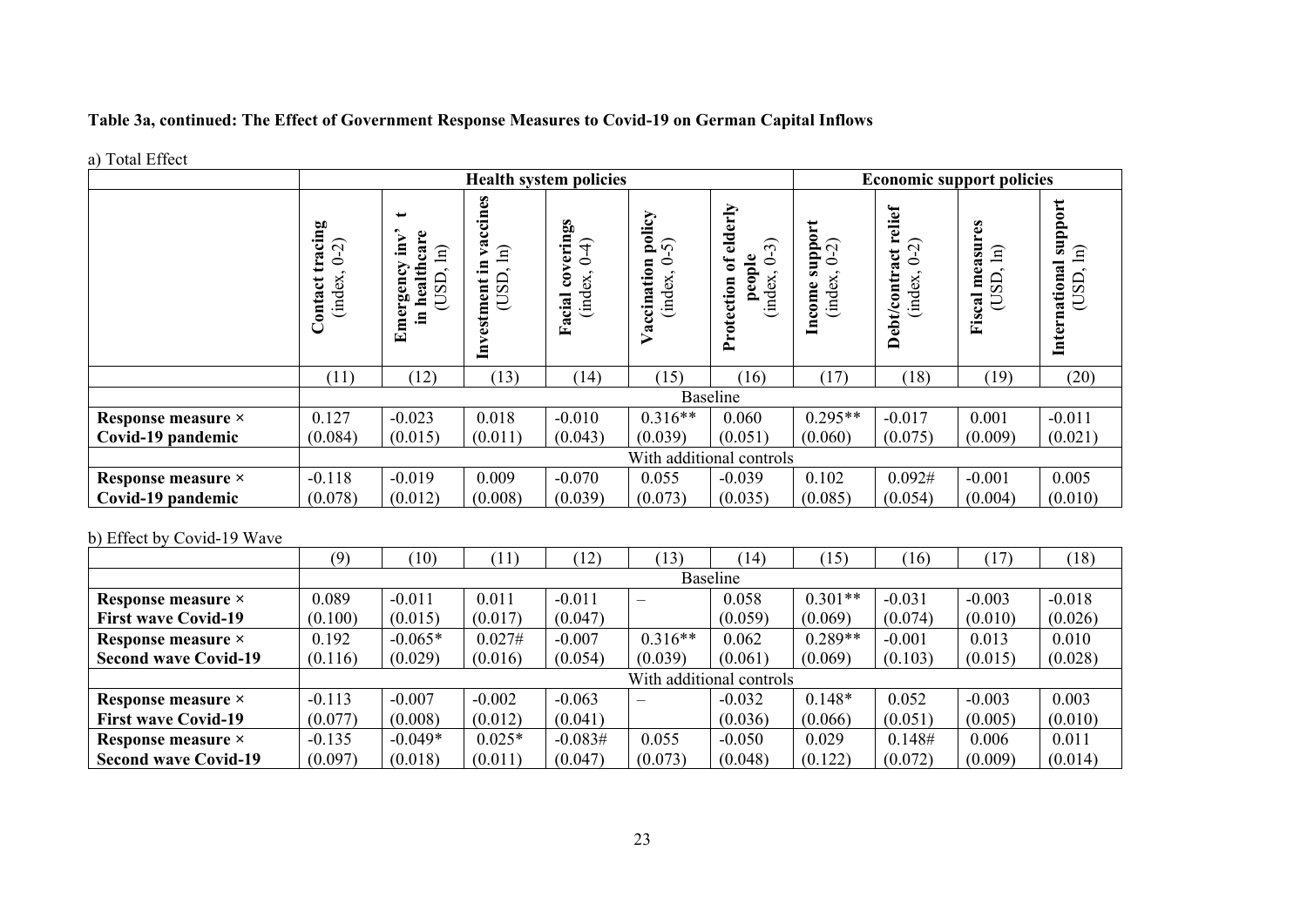Notes: OLS estimation. The dependent variable is the log of bilateral capital inflows of Germany with other countries. The unit of observation is a country-month pair. Data cover the period from January 2019 through January 2021 in monthly frequency. Time fixed effects and country fixed effects are included but not reported. Robust standard errors (clustered by time and country) are in parentheses. \*\*, \* and # denote significant at the 1%, 5% and 10% level, respectively.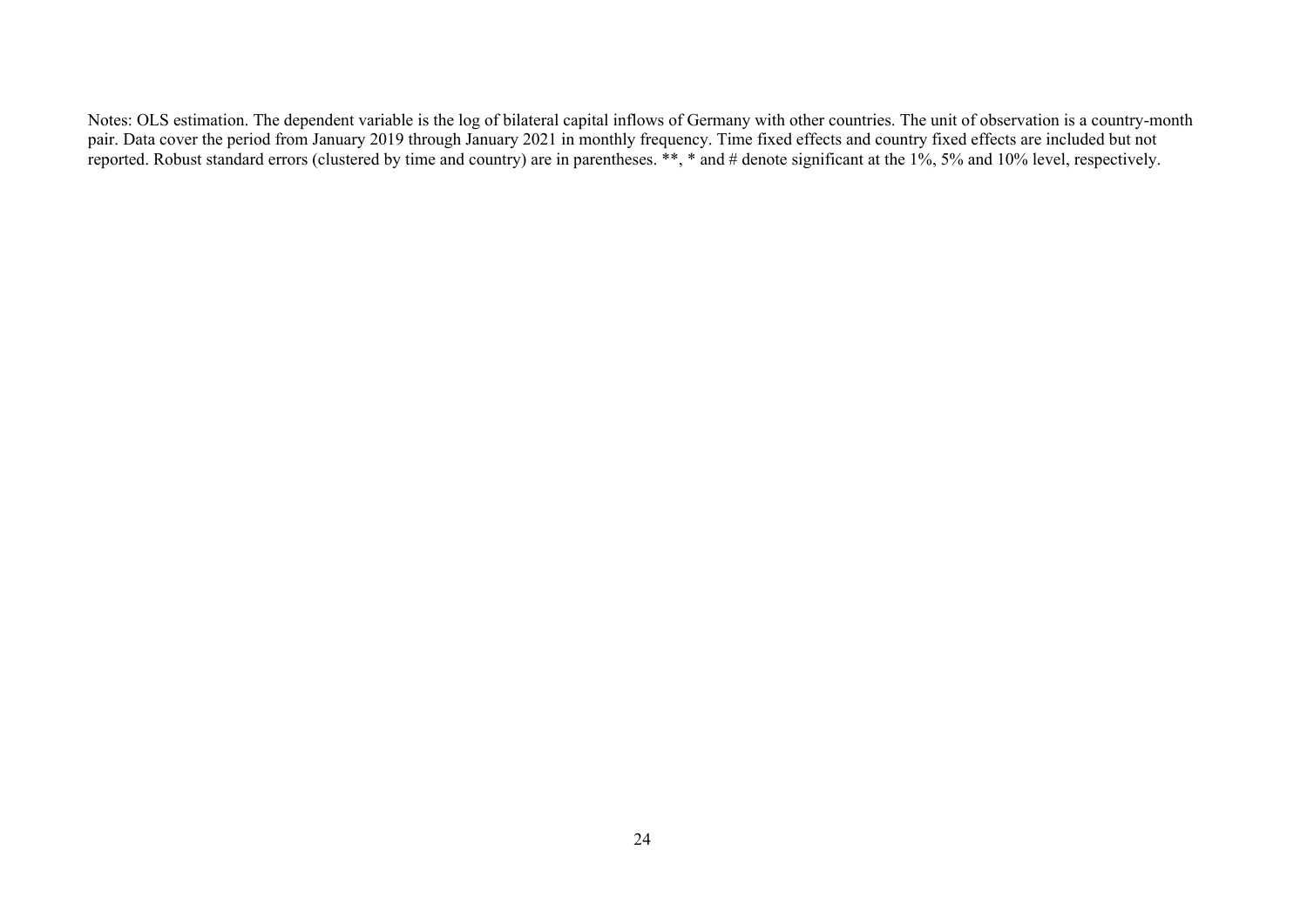# **Table 3b: The Effect of Government Response Measures to Covid-19 on German Capital Outflows**

#### a) Total Effect

|                    |                                                                                                             |                                              |                                                                    | <b>Containment and closure policies</b>                                                |                                                 |                                                                      |                                                                              |                                                          |                                                                     | <b>Health system</b><br>policies               |  |
|--------------------|-------------------------------------------------------------------------------------------------------------|----------------------------------------------|--------------------------------------------------------------------|----------------------------------------------------------------------------------------|-------------------------------------------------|----------------------------------------------------------------------|------------------------------------------------------------------------------|----------------------------------------------------------|---------------------------------------------------------------------|------------------------------------------------|--|
|                    | osing<br>$(6-3)$<br>ಕ<br>(index,<br>School                                                                  | closing<br>$(6 - 3)$<br>Workplace<br>(index, | events<br>$\widehat{C}$<br>public<br>Ò<br>(index,<br><b>Cancel</b> | $\overline{\mathbf{5}}$<br>$\widehat{+}$<br>gatherings<br>Restrictions<br>9<br>(index, | Close public<br>$(5-0)$<br>transport<br>(index, | requirements<br>at home<br>$\widehat{\cdot}$<br>Ò<br>(index,<br>Stay | movement<br>$\mathbf{a}$<br>$(5 - 0)$<br>Restrictions<br>(index,<br>internal | controls<br>International<br>╤<br>Ò<br>(index.<br>travel | information<br>$\widehat{C}$<br>campaigns<br>0<br>(index,<br>Public | policy<br>$(6-3)$<br><b>Testing</b><br>(index. |  |
|                    | (1)                                                                                                         | (2)                                          | (3)                                                                | (4)                                                                                    | (5)                                             | (6)                                                                  | (7)                                                                          | (8)                                                      | (9)                                                                 | (10)                                           |  |
|                    |                                                                                                             |                                              |                                                                    |                                                                                        |                                                 | <b>Baseline</b>                                                      |                                                                              |                                                          |                                                                     |                                                |  |
| Response measure × | $-0.046$                                                                                                    | $-0.125*$                                    | $-0.050$                                                           | $-0.032$                                                                               | $-0.078$                                        | $-0.185**$                                                           | $-0.177*$                                                                    | $-0.013$                                                 | 0.075                                                               | $0.193**$                                      |  |
| Covid-19 pandemic  | (0.056)<br>(0.067)<br>(0.046)<br>(0.057)<br>(0.064)<br>(0.072)<br>(0.039)<br>(0.076)<br>(0.057)             |                                              |                                                                    |                                                                                        |                                                 |                                                                      |                                                                              |                                                          |                                                                     | (0.064)                                        |  |
|                    |                                                                                                             |                                              |                                                                    |                                                                                        |                                                 | With additional controls                                             |                                                                              |                                                          |                                                                     |                                                |  |
| Response measure × | $-0.145**$<br>$-0.089#$<br>$-0.115#$<br>$-0.023$<br>$-0.118*$<br>$-0.105#$<br>0.038<br>$-0.002$<br>$-0.044$ |                                              |                                                                    |                                                                                        |                                                 |                                                                      |                                                                              |                                                          |                                                                     |                                                |  |
| Covid-19 pandemic  | (0.048)                                                                                                     | (0.036)                                      | (0.063)                                                            | (0.053)                                                                                |                                                 |                                                                      |                                                                              |                                                          |                                                                     |                                                |  |

### b) Effect by Covid-19 Wave

|                             | $\left(1\right)$         | (2)        | (3)       | (4)      | (5)      | (6)        |           | (8)       | (9)      | (10)     |  |  |  |  |
|-----------------------------|--------------------------|------------|-----------|----------|----------|------------|-----------|-----------|----------|----------|--|--|--|--|
|                             |                          |            |           |          |          | Baseline   |           |           |          |          |  |  |  |  |
| Response measure ×          | $-0.037$                 | $-0.109$   | $-0.028$  | $-0.032$ | $-0.043$ | $-0.143#$  | $-0.162$  | 0.052     | 0.097    | $0.181*$ |  |  |  |  |
| <b>First wave Covid-19</b>  | (0.076)                  | (0.094)    | (0.119)   | (0.063)  | (0.074)  | (0.076)    | (0.113)   | (0.049)   | (0.083)  | (0.070)  |  |  |  |  |
| Response measure ×          | $-0.055$                 | $-0.144**$ | $-0.073$  | $-0.031$ | $-0.133$ | $-0.232**$ | $-0.191*$ | $-0.112*$ | 0.008    | $0.206*$ |  |  |  |  |
| <b>Second wave Covid-19</b> | (0.082)                  | (0.039)    | (0.077)   | (0.061)  | (0.091)  | (0.070)    | (0.076)   | (0.040)   | (0.135)  | (0.075)  |  |  |  |  |
|                             | With additional controls |            |           |          |          |            |           |           |          |          |  |  |  |  |
| Response measure ×          | $-0.054$                 | $-0.106#$  | $-0.088$  | $-0.012$ | $-0.027$ | $-0.092$   | $-0.092$  | 0.016     | $-0.002$ | $-0.039$ |  |  |  |  |
| <b>First wave Covid-19</b>  | (0.060)                  | (0.051)    | (0.071)   | (0.031)  | (0.090)  | (0.063)    | (0.067)   | (0.042)   | (0.063)  | (0.047)  |  |  |  |  |
| Response measure ×          | $-0.142*$                | $-0.205**$ | $-0.158*$ | $-0.050$ | $-0.068$ | $-0.156*$  | $-0.118$  | 0.091     | 0.000    | 0.060    |  |  |  |  |
| <b>Second wave Covid-19</b> | (0.056)                  | (0.049)    | (0.058)   | (0.043)  | (0.107)  | (0.071)    | (0.073)   | (0.058)   | (0.000)  | (0.081)  |  |  |  |  |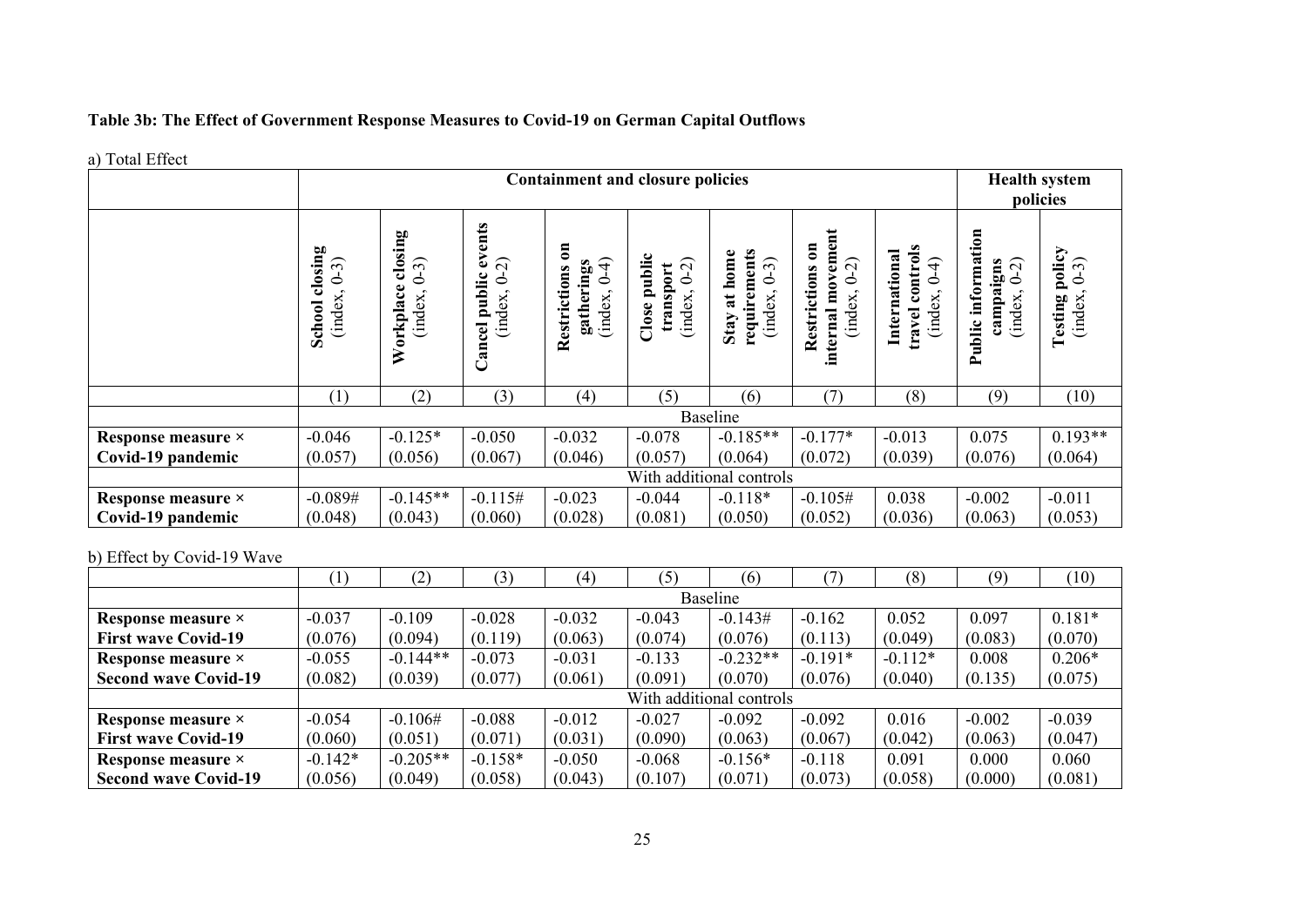# **Table 3b, continued: The Effect of Government Response Measures to Covid-19 on German Capital Outflows**

| a) Total Effect |  |
|-----------------|--|
|-----------------|--|

|                    |                                           |                                                                                                                              |                                                                                | <b>Health system policies</b>                                    |                                            |                                                                                        |                                              | <b>Economic support policies</b>               |                                                         |                                                            |
|--------------------|-------------------------------------------|------------------------------------------------------------------------------------------------------------------------------|--------------------------------------------------------------------------------|------------------------------------------------------------------|--------------------------------------------|----------------------------------------------------------------------------------------|----------------------------------------------|------------------------------------------------|---------------------------------------------------------|------------------------------------------------------------|
|                    | cing<br>$0 - 2$<br>2<br>(index<br>Contact | care<br>$\overline{\mathbf{m}}$<br>$\widehat{\Xi}$<br>€<br>(USD)<br>heal<br>$\mathbf{g}\mathbf{c}$<br>ä<br>르.<br>$E_{\rm I}$ | ccines<br>$\widehat{H}$<br>.트<br><b>GSD</b><br>estment<br>$\tilde{\mathbf{H}}$ | erings<br>F<br>ċ<br>$\overline{\mathbf{c}}$<br>(index.<br>Facial | policy<br>ລ<br>0<br>Vaccination<br>(index. | elderly<br>$\widehat{\mathfrak{g}}$<br>people<br>ัธ<br>$\circ$<br>index.<br>Protection | upport<br>$\sim$<br>○<br>comce<br>inde:<br>ᆿ | relief<br>ର<br>act<br>0<br>Debt/contr<br>inde; | asures<br>$\widehat{\Xi}$<br>≌<br>B<br>Fiscal<br>$\cup$ | support<br>$\mathbf{E}$<br>ಸ<br>Internation<br><b>CISL</b> |
|                    | (11)                                      | (12)                                                                                                                         | (13)                                                                           | (14)                                                             | (15)                                       | (16)                                                                                   | (17)                                         | (18)                                           | (19)                                                    | (20)                                                       |
|                    |                                           |                                                                                                                              |                                                                                |                                                                  |                                            | Baseline                                                                               |                                              |                                                |                                                         |                                                            |
| Response measure × | $0.189*$                                  | $-0.021$                                                                                                                     | 0.031#                                                                         | 0.045                                                            | $0.185**$                                  | 0.021                                                                                  | $0.216**$                                    | 0.048                                          | 0.003                                                   | 0.003                                                      |
| Covid-19 pandemic  | (0.085)                                   | (0.022)                                                                                                                      | (0.015)                                                                        | (0.048)                                                          | (0.040)                                    | (0.052)                                                                                | (0.068)                                      | (0.062)                                        | (0.011)                                                 | (0.015)                                                    |
|                    |                                           |                                                                                                                              |                                                                                |                                                                  |                                            | With additional controls                                                               |                                              |                                                |                                                         |                                                            |
| Response measure × | $-0.100#$                                 | $-0.011$                                                                                                                     | 0.018                                                                          | $-0.073#$                                                        | 0.061                                      | $-0.033$                                                                               | 0.045                                        | 0.068                                          | 0.001                                                   | 0.002                                                      |
| Covid-19 pandemic  | (0.058)                                   | (0.009)                                                                                                                      | (0.011)                                                                        | (0.040)                                                          | (0.059)                                    | (0.037)                                                                                | (0.078)                                      | (0.049)                                        | (0.005)                                                 | (0.009)                                                    |

### b) Effect by Covid-19 Wave

|                             | (9)                      | (10)      | $\left(11\right)$ | (12)      | 13)       | (14)     | (15)     | (16)     | (17)     | (18)     |  |  |  |  |
|-----------------------------|--------------------------|-----------|-------------------|-----------|-----------|----------|----------|----------|----------|----------|--|--|--|--|
|                             |                          |           |                   |           |           | Baseline |          |          |          |          |  |  |  |  |
| Response measure ×          | 0.131                    | $-0.015$  | 0.030             | 0.016     |           | 0.016    | $0.222*$ | 0.062    | $-0.001$ | 0.007    |  |  |  |  |
| <b>First wave Covid-19</b>  | (0.090)                  | (0.026)   | (0.019)           | (0.059)   |           | (0.053)  | (0.081)  | (0.073)  | (0.013)  | (0.018)  |  |  |  |  |
| Response measure ×          | $0.286*$                 | $-0.042#$ | 0.033#            | 0.094#    | $0.185**$ | 0.027    | $0.210*$ | 0.032    | 0.015    | $-0.009$ |  |  |  |  |
| <b>Second wave Covid-19</b> | (0.104)                  | (0.024)   | (0.019)           | (0.053)   | (0.040)   | (0.066)  | (0.079)  | (0.075)  | (0.025)  | (0.022)  |  |  |  |  |
|                             | With additional controls |           |                   |           |           |          |          |          |          |          |  |  |  |  |
| Response measure ×          | $-0.083$                 | $-0.004$  | 0.013             | $-0.050$  |           | $-0.026$ | 0.099    | 0.061    | $-0.001$ | 0.001    |  |  |  |  |
| <b>First wave Covid-19</b>  | (0.054)                  | (0.010)   | (0.015)           | (0.043)   |           | (0.035)  | (0.078)  | (0.046)  | (0.006)  | (0.010)  |  |  |  |  |
| Response measure ×          | $-0.157$                 | $-0.029*$ | 0.026             | $-0.114*$ | 0.061     | $-0.044$ | $-0.042$ | 0.078    | 0.005    | 0.004    |  |  |  |  |
| <b>Second wave Covid-19</b> | (0.098)                  | (0.011)   | (0.016)           | (0.047)   | (0.059)   | (0.052)  | (0.106)  | (0.0075) | (0.008)  | (0.015)  |  |  |  |  |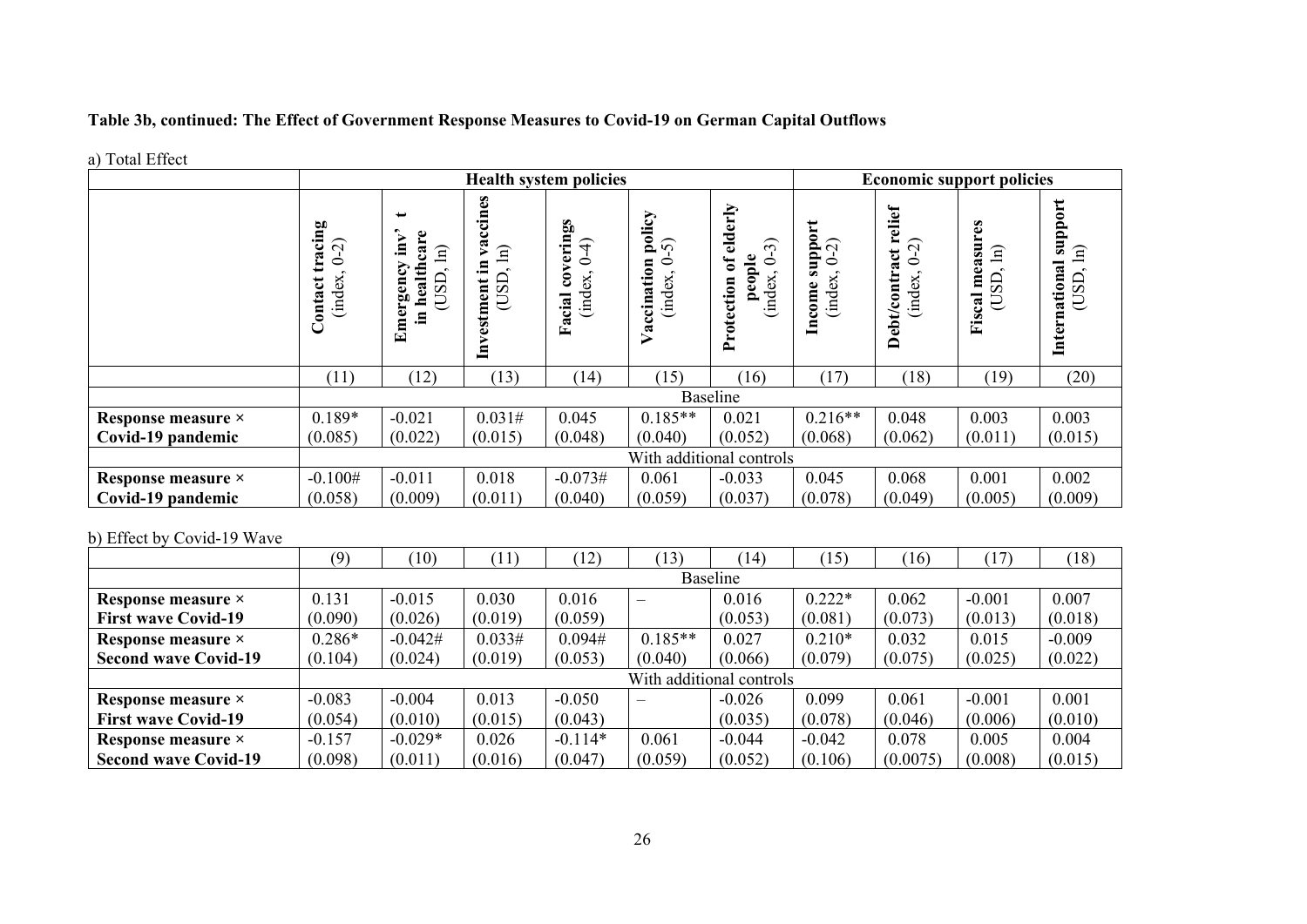Notes: OLS estimation. The dependent variable is the log of bilateral capital outflows of Germany with other countries. The unit of observation is a countrymonth pair. Data cover the period from January 2019 through January 2021 in monthly frequency. Time fixed effects and country fixed effects are included but not reported. Robust standard errors (clustered by time and country) are in parentheses. \*\*, \* and # denote significant at the 1%, 5% and 10% level, respectively.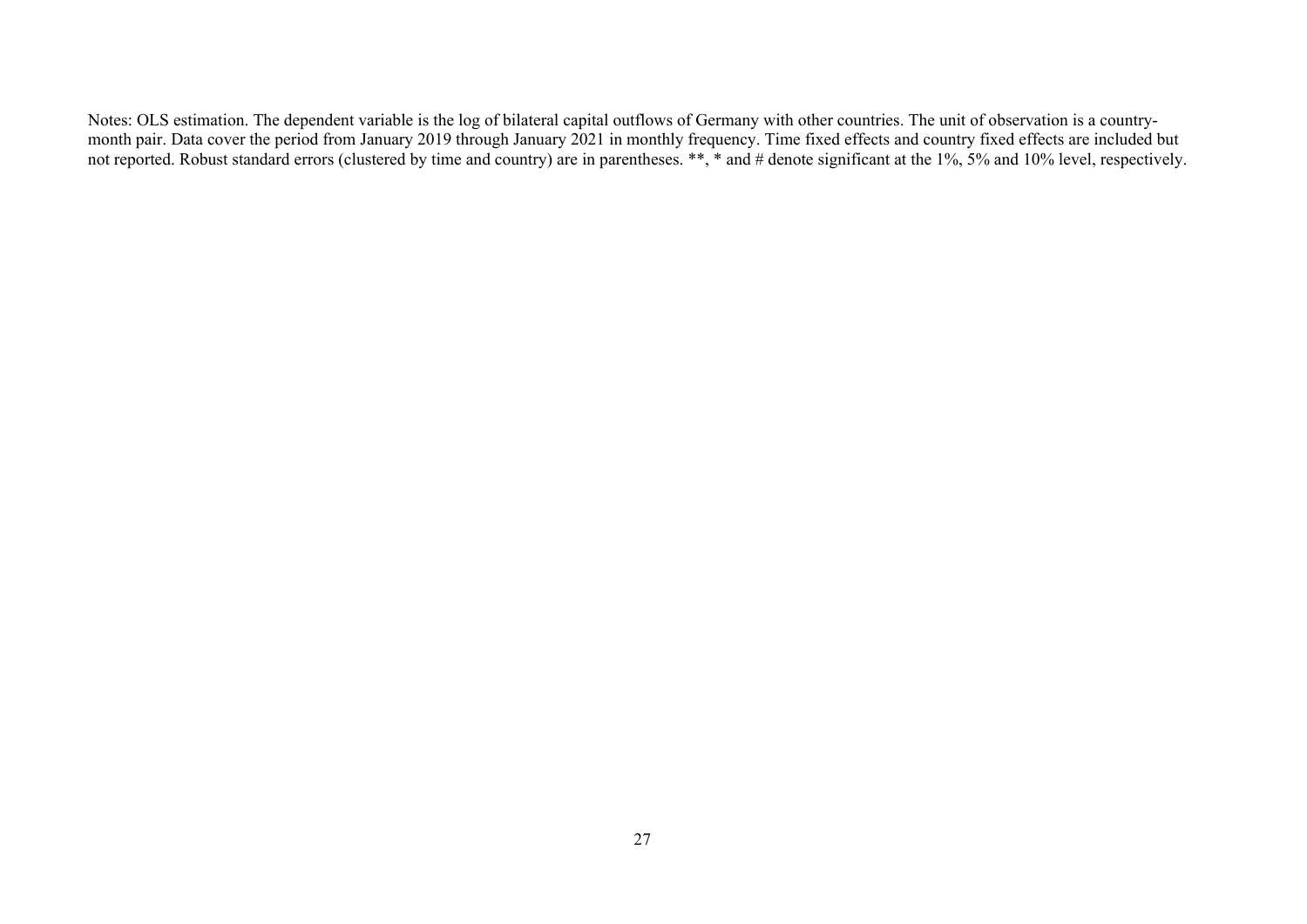### **Table 4: The Effect of Selected Government Response Measures on Capital Flows by Asset Category**

| a) Total Effect |  |
|-----------------|--|
|-----------------|--|

|                            |              |                                   |           | <b>Workplace closing</b>                |                                 |         |                          |                                |          | Income support                                                   |                                                                                                     |              |
|----------------------------|--------------|-----------------------------------|-----------|-----------------------------------------|---------------------------------|---------|--------------------------|--------------------------------|----------|------------------------------------------------------------------|-----------------------------------------------------------------------------------------------------|--------------|
|                            | <b>Bonds</b> | S<br>instrumen<br>market<br>Money | Equity    | estment<br>certificates<br>$\mathbf{m}$ | investment<br>Foreign<br>direct | Other   | <b>Bonds</b>             | instruments<br>market<br>Money | Equity   | estment<br>ates<br>ن<br>$\mathbf{I}_{\mathbf{n}\mathbf{v}}$<br>ප | $\overline{\mathbf{u}}$<br>Foreign<br>$\bullet$<br>$\bm{{\mathop{\rm direct}\nolimits}}$<br>investm | <b>Other</b> |
|                            | (1)          | (2)                               | (3)       | (4)                                     | (5)                             | (6)     | $\mathcal{T}$            | (8)                            | (9)      | (10)                                                             | (11)                                                                                                | (12)         |
|                            |              |                                   |           |                                         |                                 |         | <b>Baseline</b>          |                                |          |                                                                  |                                                                                                     |              |
| Response measure ×         | 0.155#       | 0.263                             | 0.087     | 0.142#                                  | $0.235*$                        | 0.156   | $0.317**$                | $0.499**$                      | $0.199*$ | 0.127                                                            | $0.309*$                                                                                            | 0.182        |
| Covid-19 pandemic          | (0.076)      | (0.173)                           | (0.065)   | (0.079)                                 | (0.112)                         | (0.122) | (0.086)                  | (0.150)                        | (0.081)  | (0.097)                                                          | (0.137)                                                                                             | (0.119)      |
|                            |              |                                   |           |                                         |                                 |         | With additional controls |                                |          |                                                                  |                                                                                                     |              |
| Response measure ×         | $-0.149*$    | $-0.029$                          | $-0.111*$ | 0.006                                   | 0.060                           | 0.118   | 0.065                    | $-0.387$                       | 0.042    | $-0.218$                                                         | $-0.207#$                                                                                           | $0.157*$     |
| Covid-19 pandemic          | (0.062)      | (0.144)                           | (0.043)   | (0.190)                                 | (0.087)                         | (0.117) | (0.095)                  | (0.254)                        | (0.052)  | (0.132)                                                          | (0.113)                                                                                             | (0.073)      |
| b) Effect by Covid-19 Wave |              |                                   |           |                                         |                                 |         |                          |                                |          |                                                                  |                                                                                                     |              |
|                            | (1)          | (2)                               | (3)       | (4)                                     | (5)                             | (6)     | $7^{\circ}$              | (8)                            | (9)      | (10)                                                             | (11)                                                                                                | (12)         |

|                             | <b>T</b>                 | ( 4 J      | ا ت        | ι+      | U        | 1 V J   |           | 1 O J     | 12.       | LU.       | 11        | 1/2      |  |  |  |
|-----------------------------|--------------------------|------------|------------|---------|----------|---------|-----------|-----------|-----------|-----------|-----------|----------|--|--|--|
|                             |                          |            |            |         |          |         | Baseline  |           |           |           |           |          |  |  |  |
| Response measure ×          | $0.232*$                 | .299       | 0.127      | 0.175   | $0.295*$ | 0.259   | $0.345**$ | $0.593**$ | $0.231**$ | 0.166     | 0.265#    | $0.334*$ |  |  |  |
| <b>First wave Covid-19</b>  | (0.097)                  | (0.186)    | (0.083)    | (0.108) | (0.125)  | (0.146) | (0.108)   | (0.159)   | (0.074)   | (0.139)   | (0.137)   | (0.123)  |  |  |  |
| Response measure ×          | 0.049                    | 0.223      | 0.035      | 0.092   | 0.155    | 0.015   | $0.285**$ | $0.406*$  | 0.165#    | 0.085     | 0.355#    | 0.017    |  |  |  |
| <b>Second wave Covid-19</b> | (0.053)                  | (0.189)    | (0.064)    | (0.078) | (0.139)  | (0.112) | (0.100)   | (0.160)   | (0.095)   | (0.098)   | (0.185)   | (0.120)  |  |  |  |
|                             | With additional controls |            |            |         |          |         |           |           |           |           |           |          |  |  |  |
| Response measure ×          | $-0.135#$                | 0.146      | $-0.077$   | 0.006   | 0.168#   | 0.003   | $0.106*$  | $-0.461$  | $0.114*$  | $-0.156$  | $-0.297*$ | 0.054    |  |  |  |
| <b>First wave Covid-19</b>  | (0.067)                  | (0.223)    | (0.054)    | (0.188) | (0.083)  | (0.132) | (0.050)   | (0.407)   | (0.046)   | (0.155)   | (0.111)   | (0.118)  |  |  |  |
| Response measure ×          | $-0.171*$                | $-0.282**$ | $-0.166**$ | 0.007   | $-0.114$ | 0.298#  | $-0.001$  | $-0.276$  | $-0.073$  | $-0.310#$ | $-0.056$  | $0.320*$ |  |  |  |
| <b>Second wave Covid-19</b> | (0.073)                  | (0.086)    | (0.044)    | (0.233) | (0.108)  | (0.155) | (0.177)   | (0.456)   | (0.068)   | (0.159)   | (0.150)   | (0.124)  |  |  |  |

Notes: OLS estimation. The dependent variable is the log of bilateral capital flows of Germany with other countries in the asset category recorded at the top of the column. The unit of observation is a country-month pair. Data cover the period from January 2019 through January 2021 in monthly frequency. Time fixed effects and country fixed effects are included but not reported. Robust standard errors (clustered by time and country) are in parentheses. \*\*, \* and # denote significant at the 1%, 5% and 10% level, respectively.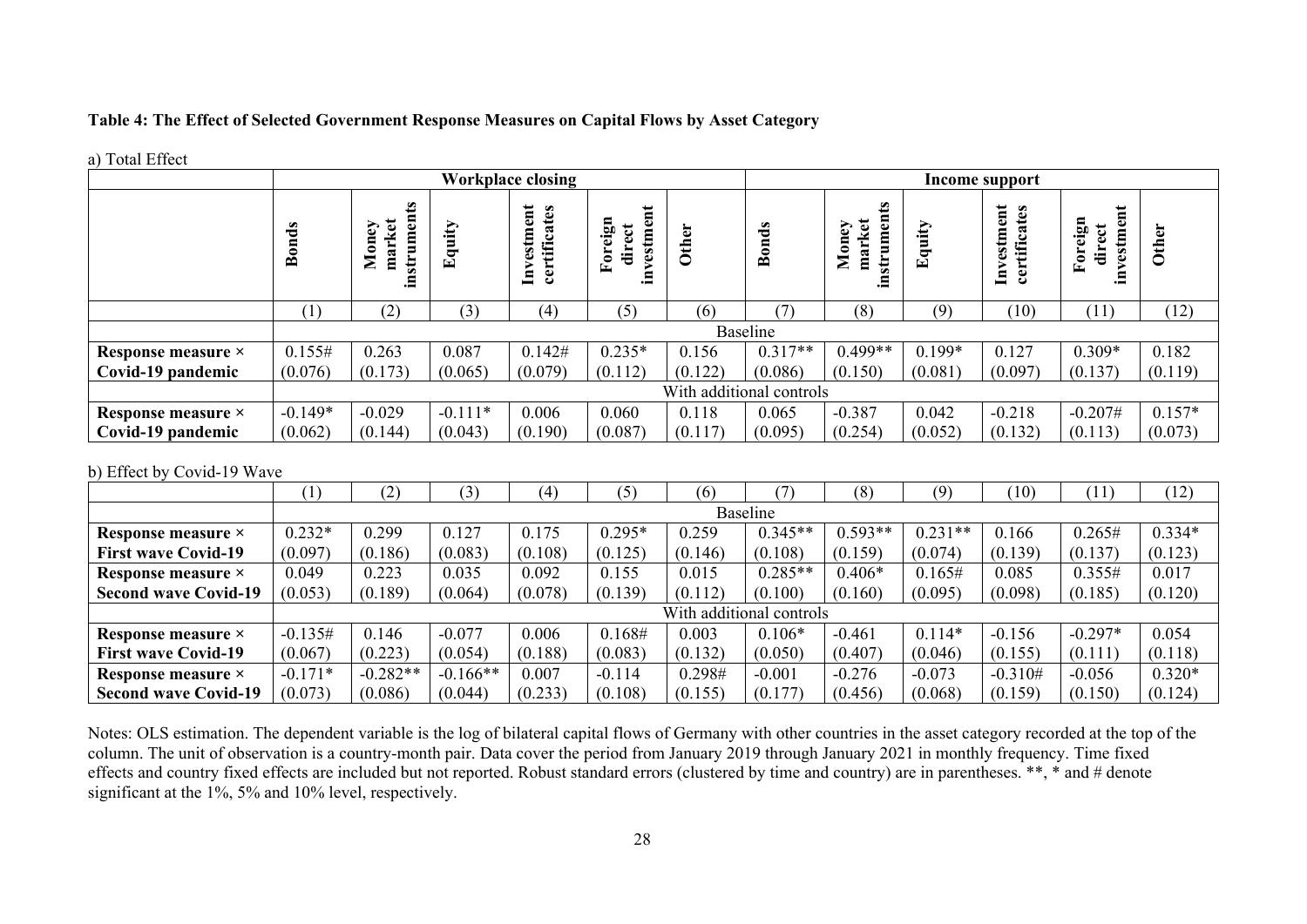### **Table 5: The Effect of Selected Government Response Measures to Covid-19 on German Financial Activities**

| ants<br>er<br>É                                                                                                                        | umber<br>sset<br>$\bullet$<br>تة<br>ass | lass<br>clara<br>ρp<br>$\mathbf{r}$                      | ನ<br>Ë            |                                     | $\frac{1}{2}$ is $\frac{1}{2}$      | mber                                   | £                                           |                                                              |
|----------------------------------------------------------------------------------------------------------------------------------------|-----------------------------------------|----------------------------------------------------------|-------------------|-------------------------------------|-------------------------------------|----------------------------------------|---------------------------------------------|--------------------------------------------------------------|
| р.<br>У<br>ಹ<br>$\mathbf{r}$<br>e<br>Num<br>eclar:<br>$\mathbf{e}$<br>扂<br>Z<br>$_{\text{Log}}$<br>$\overline{\mathbf{v}}$<br>ac<br>Jo |                                         | $\triangle$<br>sset<br>log<br>Ă<br>$\sqrt{a}$<br>٠ë<br>P | alue<br>$\approx$ | Number<br>Entries<br>$\frac{9}{26}$ | Ð<br>Log A<br>Value<br>$E_{\rm m0}$ | eclarants<br>Z.<br>ang<br>$\mathbf{r}$ | Numb<br>set<br>æ<br>ā<br>ัธ<br>$\mathbf{g}$ | lass<br>ъc<br>$\mathbf{\Omega}$<br>sset<br>De<br>ಕ<br>۳<br>┙ |
| (4)                                                                                                                                    | (5)                                     | (6)                                                      | $\mathcal{L}$     | (8)                                 | (9)                                 | (10)                                   | (11)                                        | (12)                                                         |
|                                                                                                                                        |                                         |                                                          |                   |                                     |                                     |                                        |                                             |                                                              |
| $-0.015$                                                                                                                               | $-0.006$                                | $-0.101#$                                                | $0.259**$         | 0.028                               | $0.232**$                           | 0.017                                  | 0.018                                       | $0.225**$                                                    |
| (0.011)                                                                                                                                | (0.007)                                 | (0.054)                                                  | (0.066)           | (0.021)                             | (0.053)                             | (0.019)                                | (0.011)                                     | (0.051)                                                      |
|                                                                                                                                        |                                         |                                                          |                   |                                     |                                     |                                        |                                             |                                                              |
| $-0.038#$                                                                                                                              | $-0.010$                                | $-0.101**$                                               | 0.080             | $-0.033$                            | 0.113#                              | $-0.018$                               | $-0.005$                                    | 0.103                                                        |
| (0.020)                                                                                                                                | (0.009)                                 | (0.035)                                                  | (0.080)           | (0.049)                             | (0.059)                             | (0.042)                                | (0.009)                                     | (0.061)                                                      |
|                                                                                                                                        |                                         | ัธ<br>$\overline{a}$                                     |                   | Baseline                            | With additional controls            |                                        |                                             |                                                              |

a) Total Effect

#### b) Effect by Covid-19 Wave

|                             |                          | $\left 2\right\rangle$ | (3)        | (4)       | (5)       | (6)        |           | (8)       | (9)       | (10)     |          | (12)      |  |  |  |
|-----------------------------|--------------------------|------------------------|------------|-----------|-----------|------------|-----------|-----------|-----------|----------|----------|-----------|--|--|--|
|                             |                          |                        |            |           |           |            | Baseline  |           |           |          |          |           |  |  |  |
| Response measure ×          | $-0.085$                 | 0.005                  | $-0.091$   | 0.001     | $0.217**$ | 0.019      | 0.012     | $0.213**$ |           |          |          |           |  |  |  |
| <b>First wave Covid-19</b>  | (0.088)                  | (0.013)                | (0.079)    | (0.011)   | (0.008)   | (0.081)    | (0.071)   | (0.020)   | (0.058)   | (0.018)  | (0.012)  | (0.056)   |  |  |  |
| Response measure ×          | $-0.168**$               | $-0.034*$              | $-0.134**$ | $-0.035*$ | $-0.003$  | $-0.130**$ | $0.276**$ | 0.029     | $0.247**$ | 0.016    | $0.024*$ | $0.237**$ |  |  |  |
| <b>Second wave Covid-19</b> | (0.046)                  | (0.015)                | (0.042)    | (0.016)   | (0.012)   | (0.045)    | (0.080)   | (0.026)   | (0.068)   | (0.024)  | (0.011)  | (0.067)   |  |  |  |
|                             | With additional controls |                        |            |           |           |            |           |           |           |          |          |           |  |  |  |
| Response measure ×          | $-0.123*$                | $-0.033#$              | $-0.089*$  | $-0.033*$ | $-0.011$  | $-0.079#$  | 0.129#    | $-0.008$  | 0.137#    | 0.004    | $-0.001$ | 0.126     |  |  |  |
| <b>First wave Covid-19</b>  | (0.048)                  | (0.018)                | (0.042)    | (0.016)   | (0.009)   | (0.044)    | (0.071)   | (0.028)   | (0.071)   | (0.028)  | (0.008)  | (0.075)   |  |  |  |
| Response measure ×          | $-0.189**$               | $-0.054$               | $-0.135*$  | $-0.046$  | $-0.008$  | $-0.136*$  | 0.002     | $-0.074$  | 0.075     | $-0.054$ | $-0.011$ | 0.067     |  |  |  |
| <b>Second wave Covid-19</b> | (0.058)                  | (0.040)                | (0.052)    | (0.029)   | (0.009)   | (0.056)    | (0.113)   | (0.073)   | (0.068)   | (0.059)  | (0.011)  | (0.071)   |  |  |  |

Notes: OLS estimation. The dependent variable is recorded at the top of the column. The unit of observation is a country-month pair. Data cover the period from January 2019 through January 2021 in monthly frequency. Time fixed effects and country fixed effects are included but not reported. Robust standard errors (clustered by time and country) are in parentheses. \*\*, \* and # denote significant at the  $1\%$ , 5% and 10% level, respectively.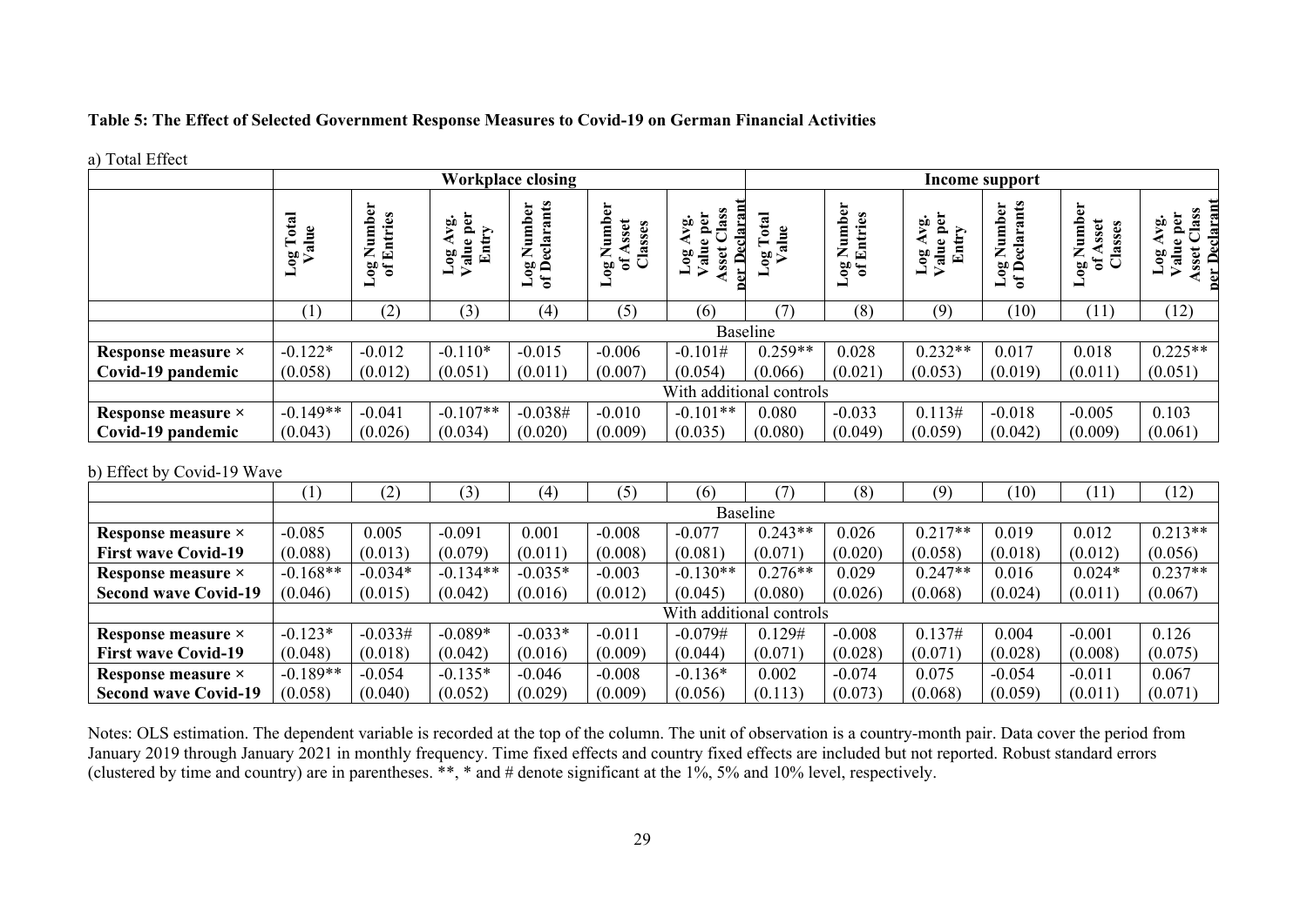|                                      | <b>SC</b> | WC       | <b>CPE</b> | RG   | CPT     | <b>SHR</b> | <b>RIM</b> | <b>ITC</b> | <b>PIC</b> | ГР   | CТ   | EIH     | IV   | FC      | VР      | PEP  | <b>ICS</b> | DCR  | <b>FM</b> | <b>INS</b> |
|--------------------------------------|-----------|----------|------------|------|---------|------------|------------|------------|------------|------|------|---------|------|---------|---------|------|------------|------|-----------|------------|
| School closing                       | 1.00      |          |            |      |         |            |            |            |            |      |      |         |      |         |         |      |            |      |           |            |
| Workplace closing                    | 0.69      | $1.00\,$ |            |      |         |            |            |            |            |      |      |         |      |         |         |      |            |      |           |            |
| Cancel public events                 | 0.74      | 0.74     | 1.00       |      |         |            |            |            |            |      |      |         |      |         |         |      |            |      |           |            |
| <b>Restrictions on gatherings</b>    | 0.66      | 0.72     | 0.80       | .00  |         |            |            |            |            |      |      |         |      |         |         |      |            |      |           |            |
| <b>Close public transport</b>        | 0.54      | 0.56     | 0.50       | 0.49 | 1.00    |            |            |            |            |      |      |         |      |         |         |      |            |      |           |            |
| <b>Stay at home requirements</b>     | 0.64      | 0.68     | 0.64       | 0.64 | 0.60    | 1.00       |            |            |            |      |      |         |      |         |         |      |            |      |           |            |
| Restr's on internal movement         | 0.62      | 0.64     | 0.61       | 0.55 | 0.65    | 0.67       | 1.00       |            |            |      |      |         |      |         |         |      |            |      |           |            |
| <b>International travel controls</b> | 0.56      | 0.50     | 0.58       | 0.49 | 0.41    | 0.43       | 0.46       | 1.00       |            |      |      |         |      |         |         |      |            |      |           |            |
| <b>Public information campaigns</b>  | 0.56      | 0.52     | 0.62       | 0.59 | 0.30    | 0.43       | 0.38       | 0.62       | 1.00       |      |      |         |      |         |         |      |            |      |           |            |
| <b>Testing policy</b>                | 0.37      | 0.37     | 0.45       | 0.48 | 0.17    | 0.29       | 0.19       | 0.4        | 0.58       | 1.00 |      |         |      |         |         |      |            |      |           |            |
| Contact tracing                      | 0.36      | 0.32     | 0.43       | 0.44 | 0.15    | 0.28       | 0.18       | 0.39       | 0.58       | 0.58 | 1.00 |         |      |         |         |      |            |      |           |            |
| Emergency inv't in healthcare        | 0.15      | 0.12     | 0.1        | 0.07 | 0.10    | 0.08       | 0.10       | 0.10       | 0.08       | 0.01 | 0.04 | 1.00    |      |         |         |      |            |      |           |            |
| <b>Investment in vaccines</b>        | 0.05      | 0.06     | 0.06       | 0.06 | $-0.01$ | 0.02       | 0.06       | 0.05       | 0.06       | 0.08 | 0.03 | 0.12    | 0.00 |         |         |      |            |      |           |            |
| <b>Facial coverings</b>              | 0.37      | 0.40     | 0.47       | 0.53 | 0.20    | 0.39       | 0.32       | 0.26       | 0.51       | 0.49 | 0.43 | $-0.07$ | 0.01 | 1.00    |         |      |            |      |           |            |
| <b>Vaccination policy</b>            | 0.09      | 0.15     | 0.15       | 0.19 | 0.02    | 0.1        | 0.04       | 0.07       | 0.11       | 0.21 | 0.09 | $-0.02$ | 0.03 | 0.18    | 1.00    |      |            |      |           |            |
| <b>Protection of elderly people</b>  | 0.42      | 0.46     | 0.48       | 0.47 | 0.31    | 0.48       | 0.35       | 0.32       | 0.38       | 0.40 | 0.32 | 0.12    | 0.13 | 0.26    | 0.17    | 1.00 |            |      |           |            |
| Income support                       | 0.30      | 0.35     | 0.36       | 0.39 | 0.09    | 0.22       | 0.16       | 0.34       | 0.41       | 0.47 | 0.42 | 0.02    | 0.13 | 0.24    | 0.23    | 0.46 | 1.00       |      |           |            |
| <b>Debt/contract relief</b>          | 0.41      | 0.42     | 0.43       | 0.41 | 0.24    | 0.37       | 0.30       | 0.39       | 0.47       | 0.50 | 0.43 | $-0.02$ | 0.04 | 0.41    | 0.1     | 0.37 | 0.46       | 1.00 |           |            |
| <b>Fiscal measures</b>               | 0.18      | 0.17     | 0.16       | 0.11 | 0.08    | 0.09       | 0.14       | 0.15       | 0.12       | 0.02 | 0.08 | 0.43    | 0.15 | $-0.10$ | $-0.04$ | 0.17 | 0.09       | 0.06 | 1.00      |            |
| <b>International support</b>         | 0.07      | 0.07     | 0.07       | 0.07 | 0.05    | 0.05       | 0.07       | 0.07       | 0.05       | 0.04 | 0.03 | 0.19    | 0.17 | $-0.05$ | 0.0     | 0.14 | 0.09       | 0.02 | 0.18      | 1.00       |

# **Appendix Table A1: Correlations Between Government Response Measures to Covid-19**

Observations: 2,335